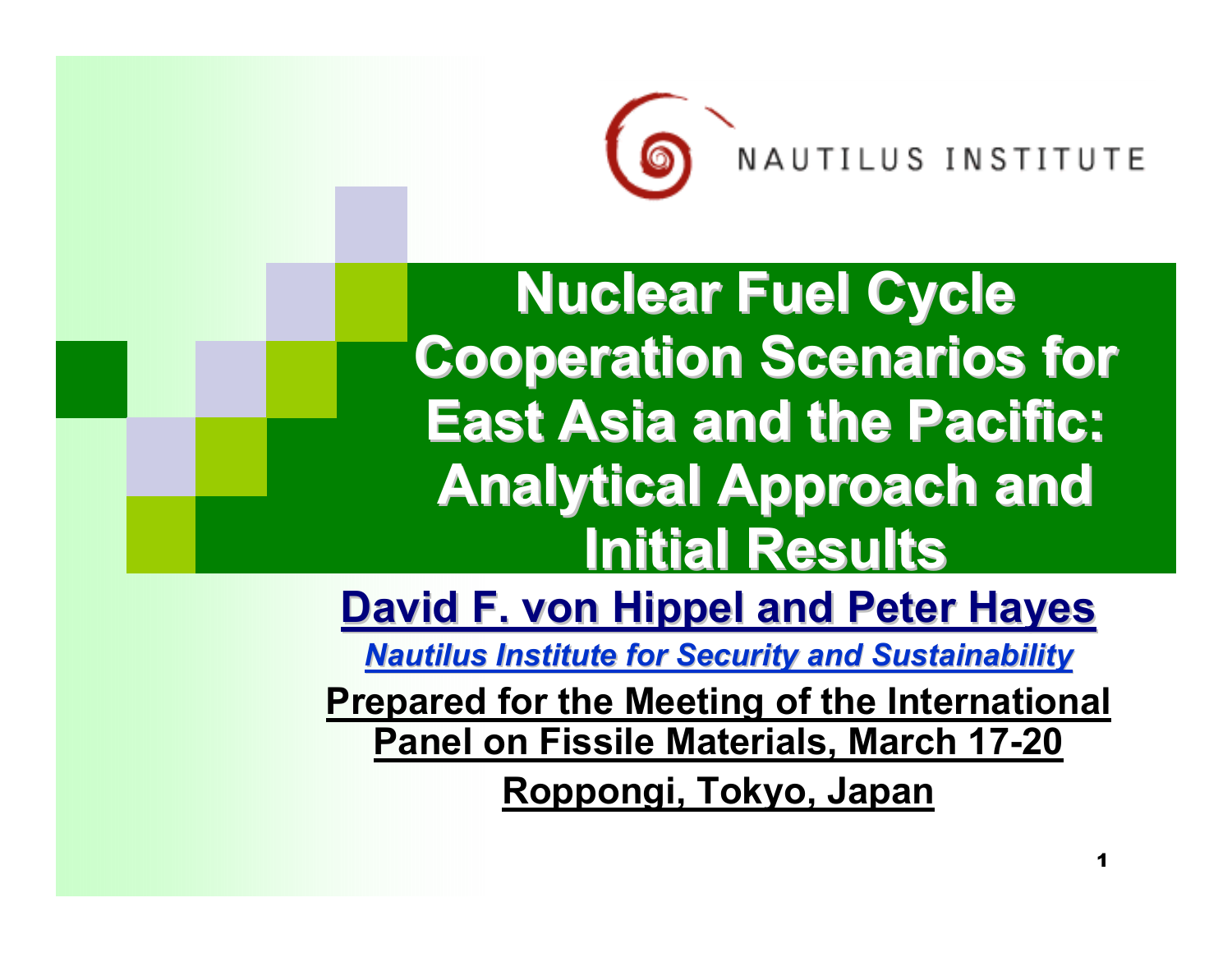# **FUEL CYCLE COOPERATION: FUEL CYCLE COOPERATION: OUTLINE OF PRESENTATION OUTLINE OF PRESENTATION**

- **Overall East Asia Science and Society (EASS) Project Approach, Organization**
- **Nuclear Capacity "Paths" for East Asia and the Pacific**
- "Scenarios" of Regional Nuclear Fuel **Cycle Cooperation**
- **Analytical Approach, and Key Results**
- Conclusions and Next Steps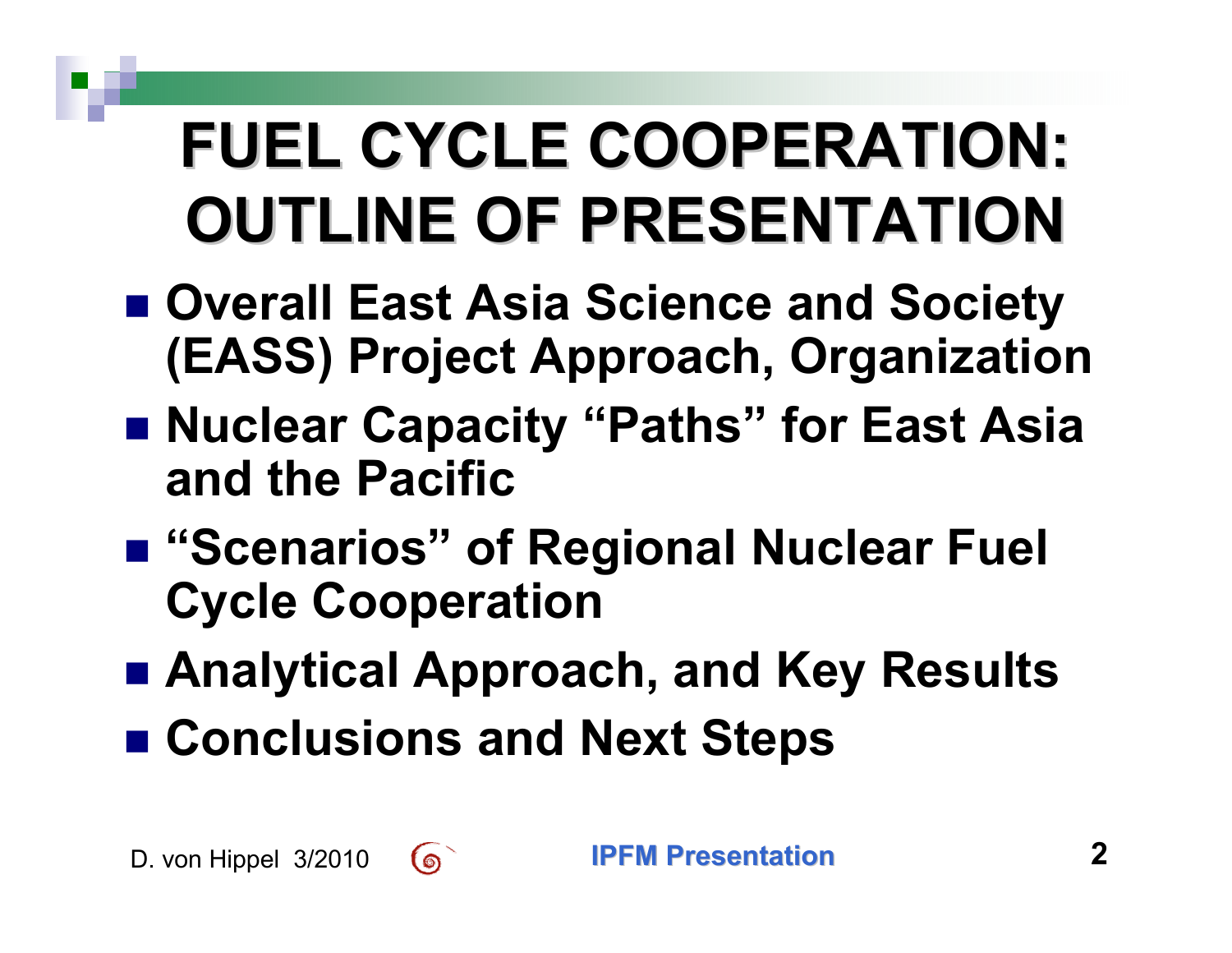### **Overall EASS Project Organization and Approach**

- 10 Country Working Groups in East Asia/Pacific nations
	- ¾ Modeling energy paths, including BAU, "maximum nuclear", "minimum nuclear"
	- ¾ Using common software (LEAP) and analysis methods
	- ¾ Models nuclear energy paths in context of full energy sector, economy of each country
- Group of nuclear specialists advising/contributing on formulation and analysis of regional scenarios for nuclear fuel cycle cooperation
	- ¾ Including J. Kang (ROK), T. Suzuki and T. Katsuta (Japan), A. Dmitriev (RF), and others

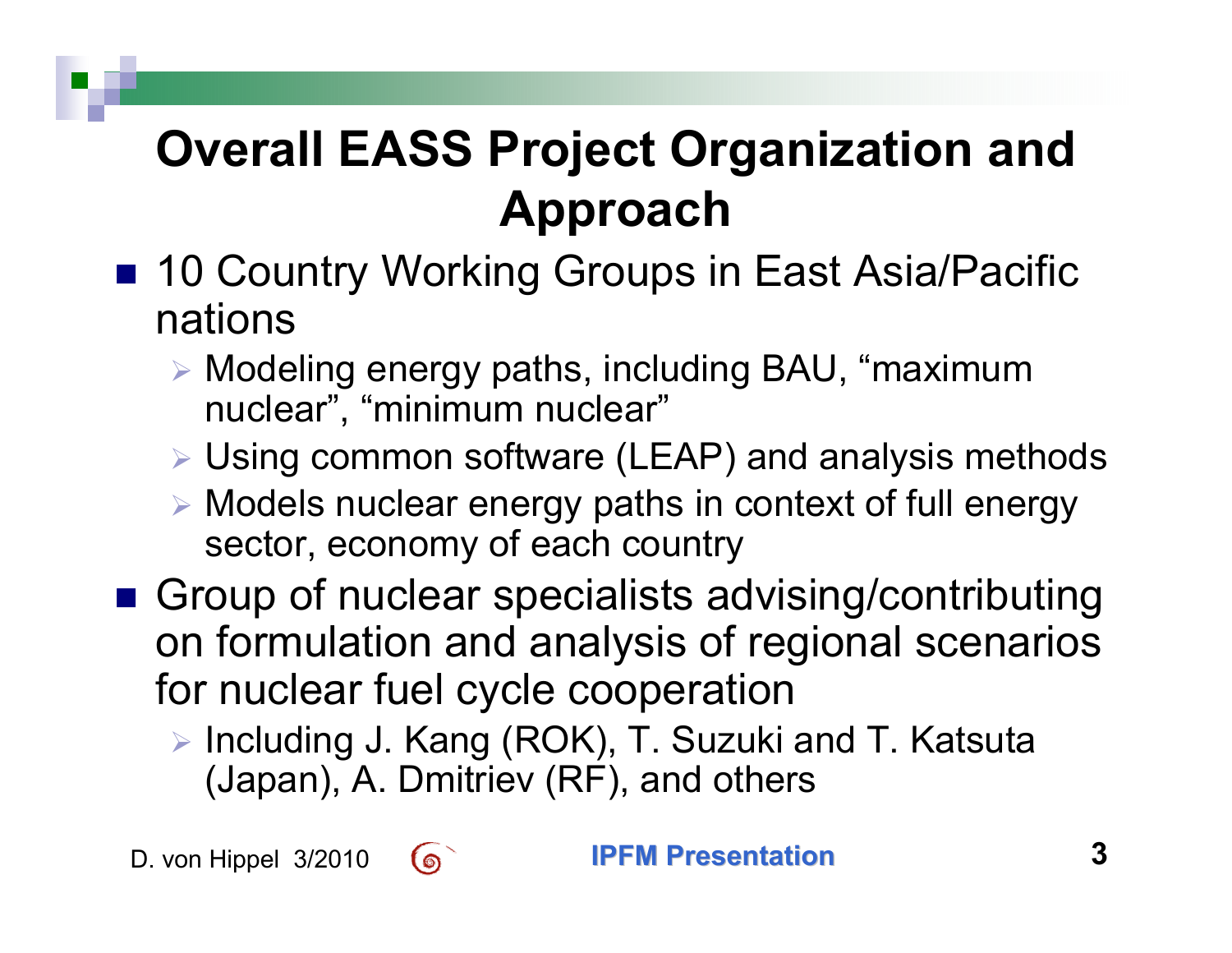#### **Overall EASS Project Organization and Approach**

- Nuclear paths by country specified by working groups, in some cases modified/updated somewhat, serve as basis for calculating fuel requirements, spent fuel arisings
- Apply to nuclear paths four scenarios of regional cooperation (or lack of cooperation) on nuclear fuel cycle issues
	- ¾ Evaluate required inputs, implied outputs, costs, and other key Energy Security (broadly defined) attributes (quantitative and qualitative)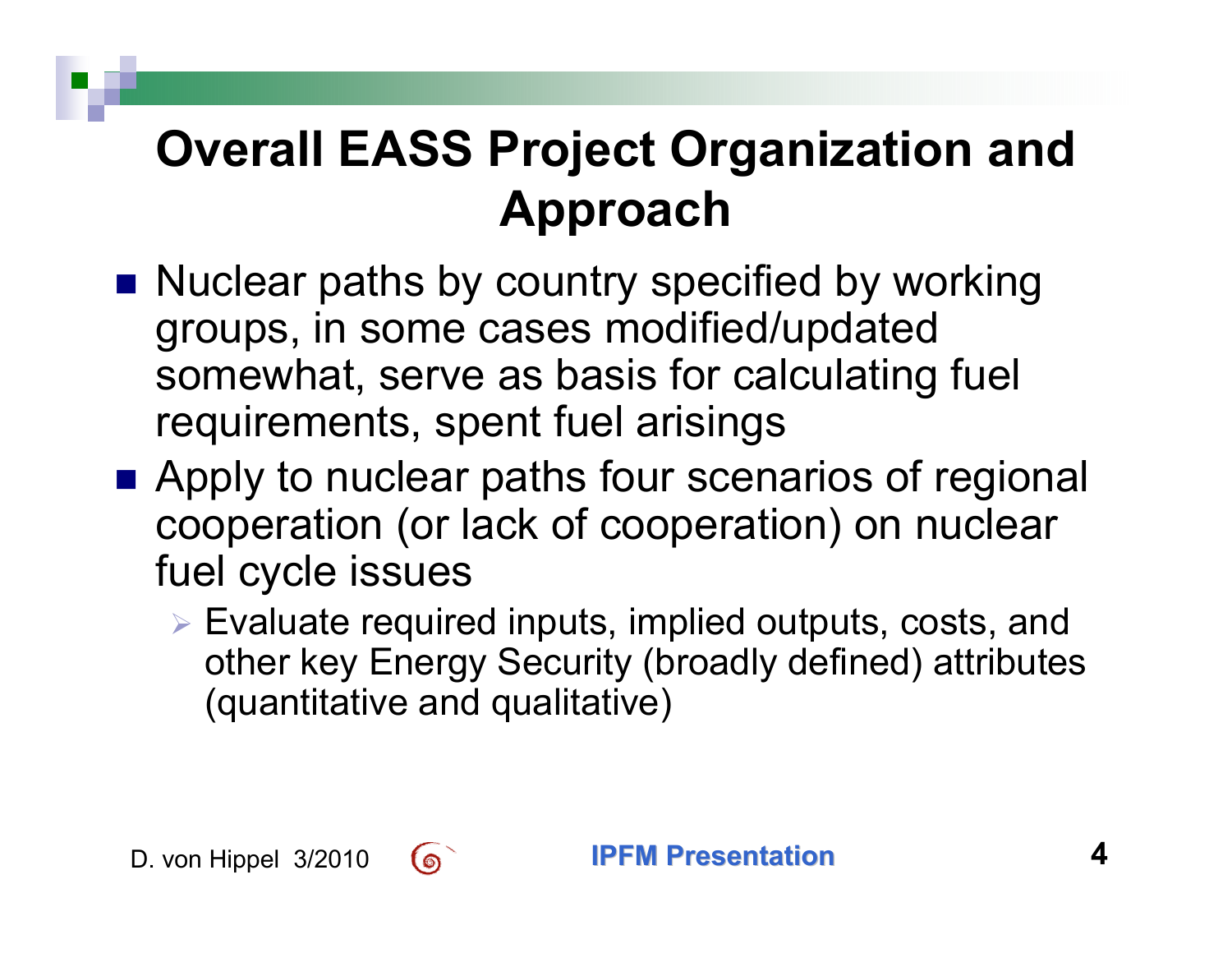# **GROWTH IN ELECTRICITY DEMAND IN EAST ASIA/PACIFIC**

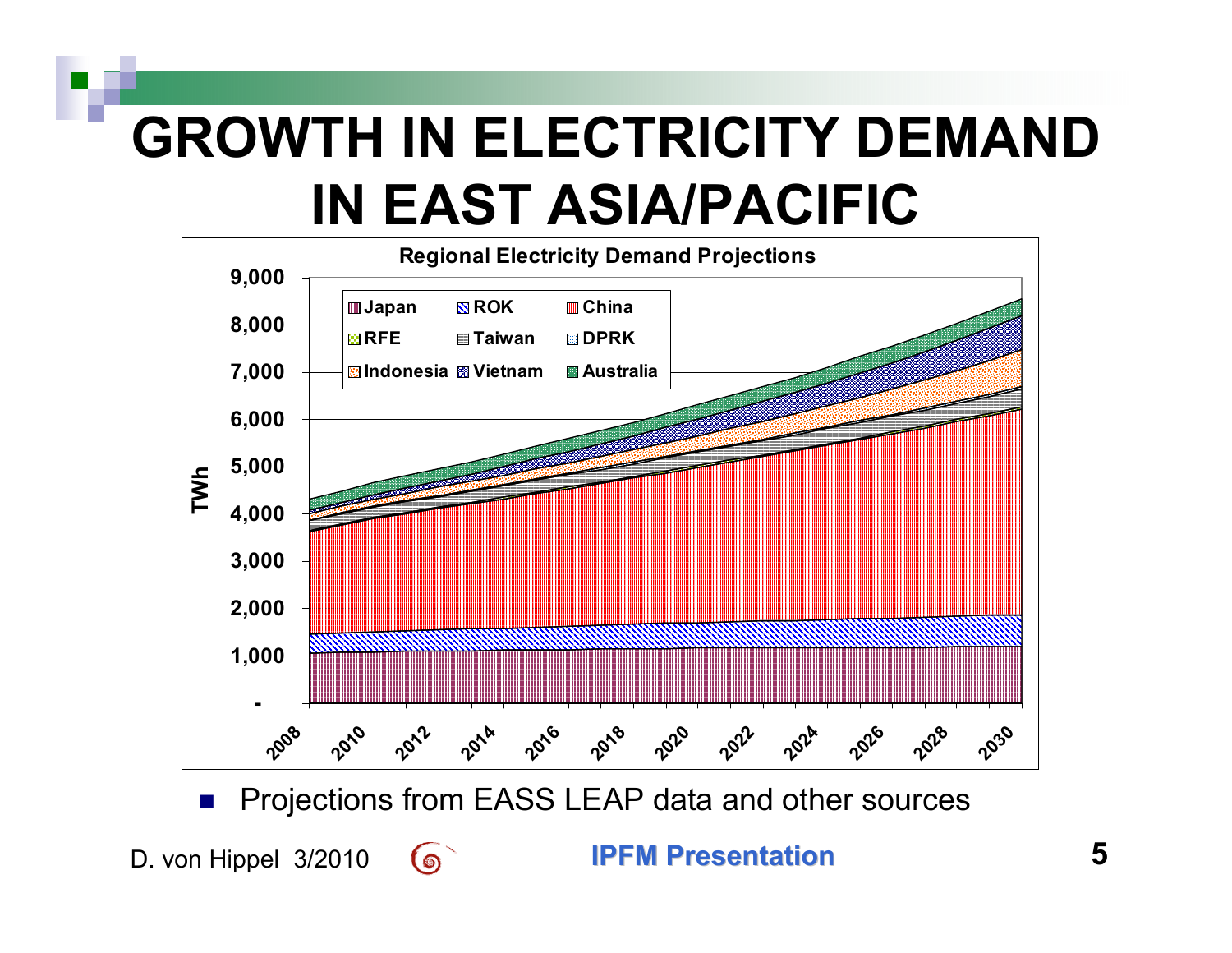## **Nuclear Capacity Paths in East Asia/Pacific: BAU Paths**



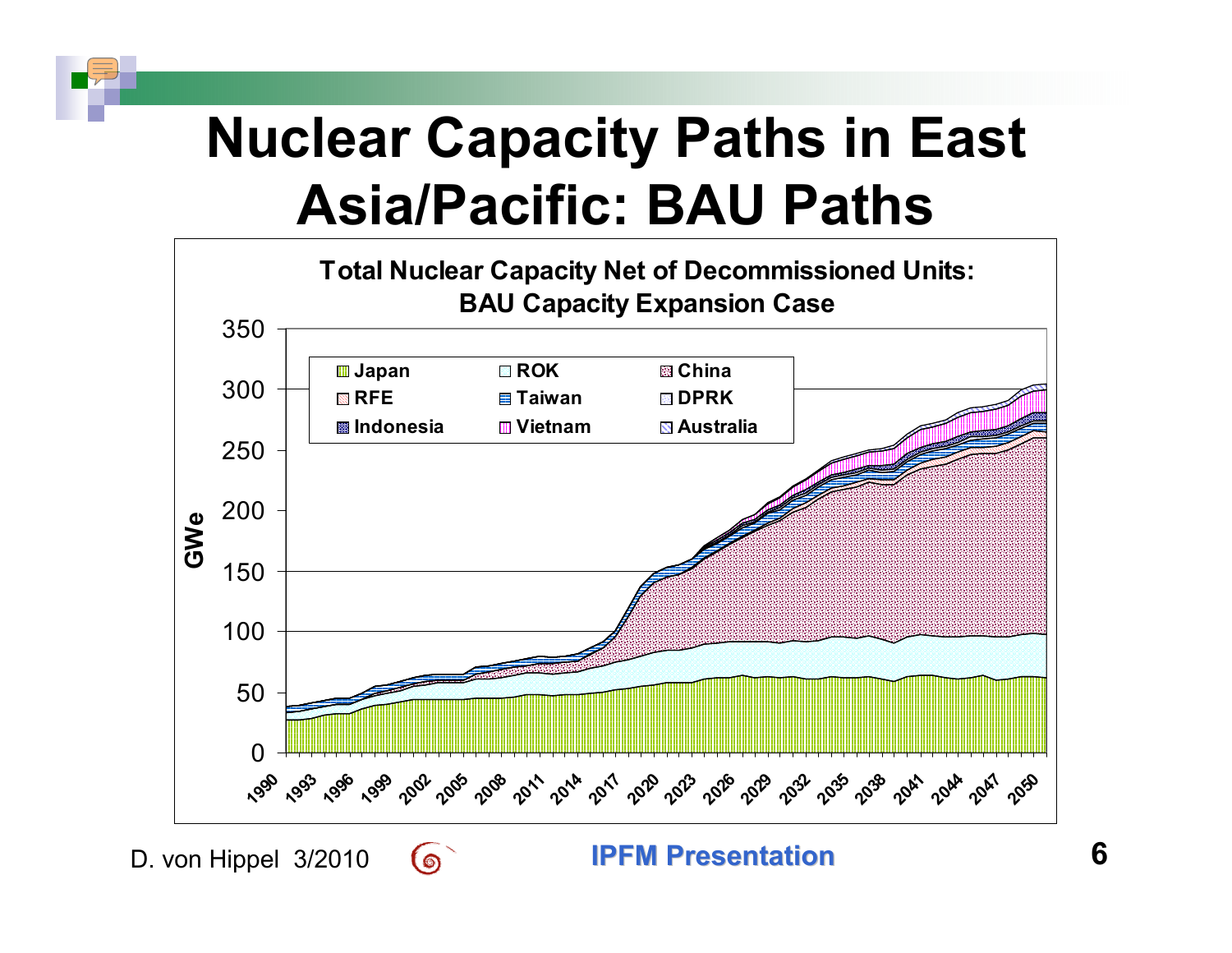# **Nuclear Capacity Paths in East Asia/Pacific: Maximum Nuclear Paths**



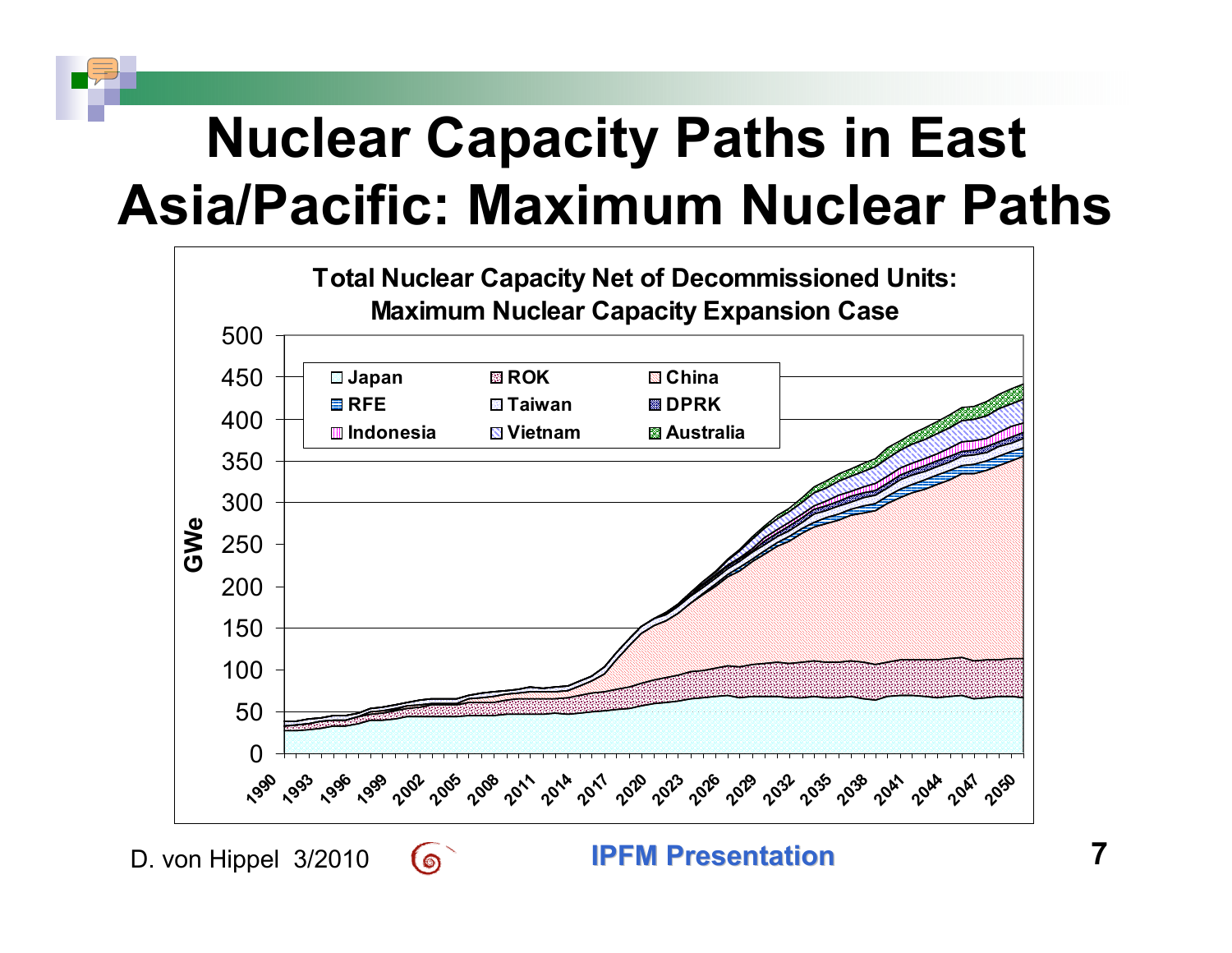# **Nuclear Capacity Paths in East Asia/Pacific: Minimum Nuclear Paths**

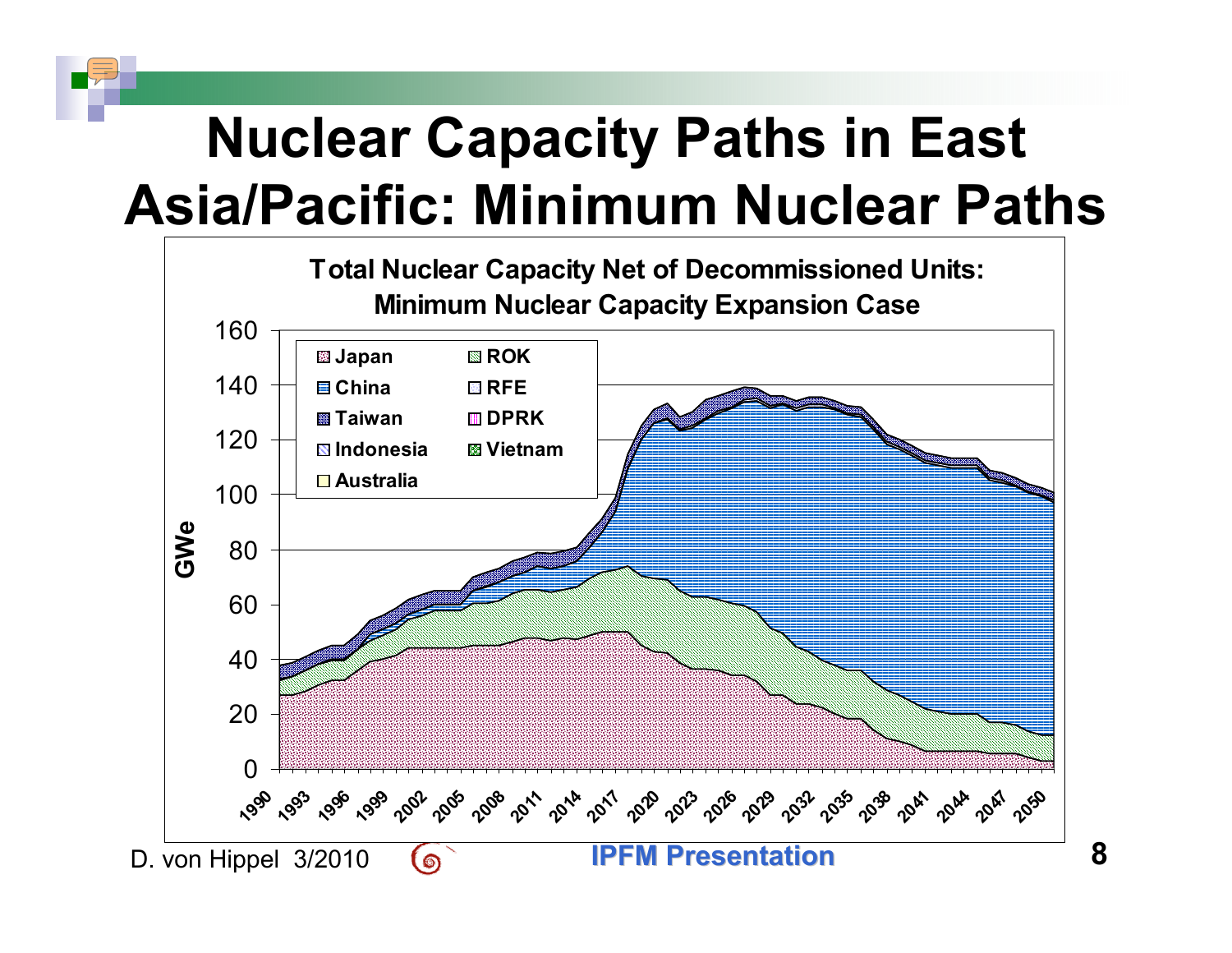- Four "Scenarios" of regional nuclear fuel cycle cooperation (or lack of cooperation) evaluated
	- **1. "National Enrichment, National Reprocessing"**
	- **2. "Regional Center(s)"**
	- **3. "Fuel Stockpile/Market Reprocessing"**
	- **4. "Market Enrichment/Dry Cask Storage"**
- Scenarios chosen not necessarily as most likely, but as **illustrations** of possible cooperation arrangements
	- ¾ To allow for analysis by country, many assumptions as to individual national activities go into each scenario
	- $\triangleright$   $\,$  Common assumptions across scenarios (such as U, SWU costs)
- In general, where scenarios include regionally-shared fuel cycle facilities, locations of facilities are not specified
	- $\triangleright$  In some cases, more than one facility could serve the region
	- ¾ In practice, choices of countries to host regional facilities will be limited by multiple considerations (geological, political, social…)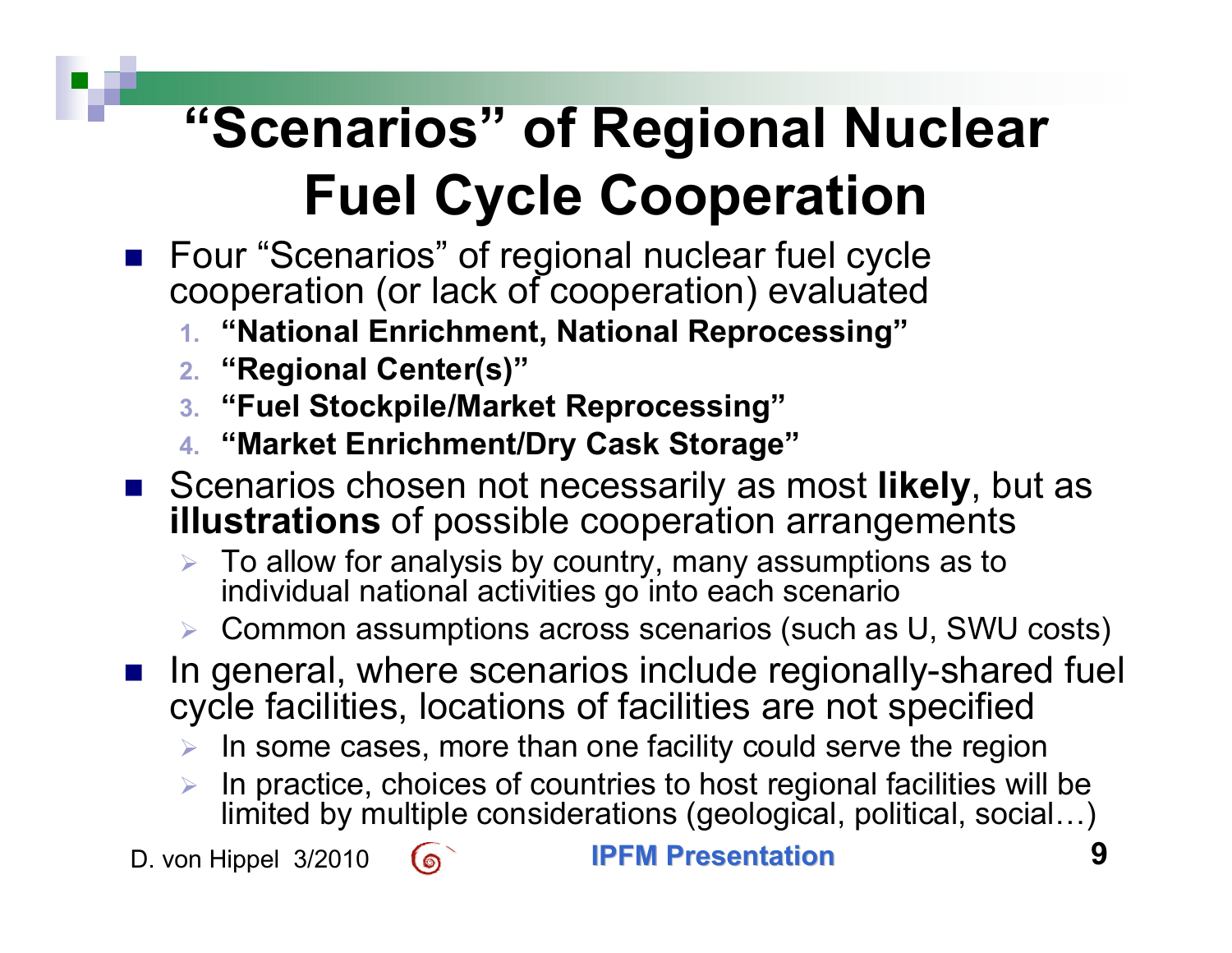#### **Scenario 1: "National Enrichment, National Reprocessing"**

- $\mathcal{L}(\mathcal{A})$  Major current nuclear energy users (Japan, China, the ROK) each pursue their own enrichment and reprocessing programs
	- ¾ Japan, ROK import U; other nations eventually produce 50% of U needs domestically (except Australia, 100%, RFE, 100% from RF)
	- ¾ All required enrichment in Japan, China, ROK accomplished domestically by 2025 or 2030 (other countries import enrichment services)
	- ¾ Nuclear fuel is fabricated where U is enriched
	- ¾ Reprocessing, using 80, 60, and 50 percent of spent fuel (SF) in Japan/ROK/China, respectively, is in place in Japan by 2020, in ROK/China by 2030
	- ¾ 50% of reactors in Japan, China, ROK eventually use 20% MOx fuel, but starting earlier in Japan
	- ¾ Disposal of spent fuel/high-level nuclear wastes from reprocessing done each individual country (interim storage or dry cask assumed  $\rightarrow$  2050)
	- $\triangleright$  Security arrangements made by individual countries

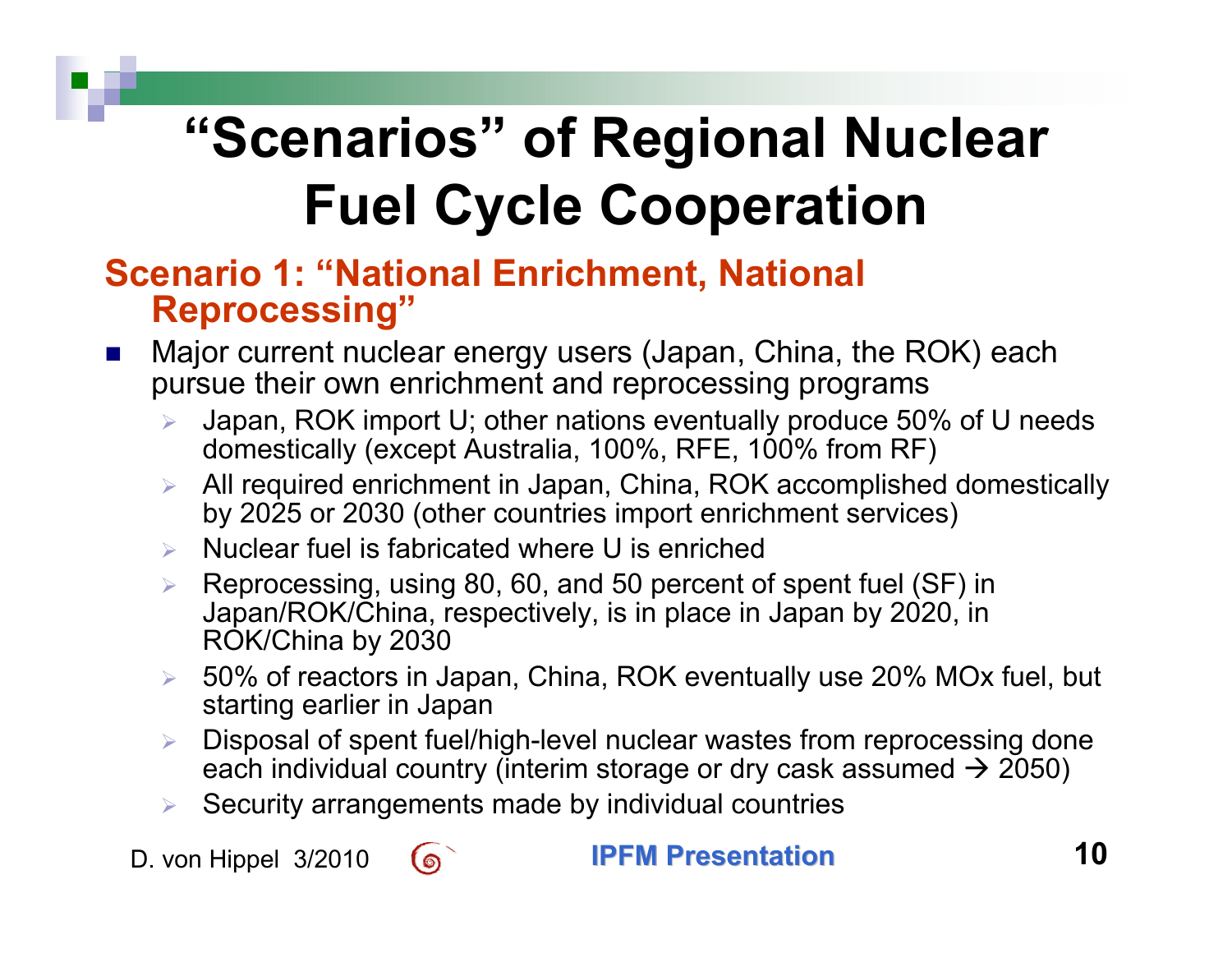#### **Scenario 2: "Regional Center(s)"**

- M. Uses one or more regional centers for enrichment/reprocessing/waste management, operated by international consortium, drawn upon and shared by all nuclear energy users in region
	- $\triangleright$  Consortium imports U for enrichment from international market, shares costs; China limits own production to current levels
	- $\triangleright$  Nuclear fuel (including MOx) is fabricated at regional center(s)
	- ¾ Reprocessing of SF from Japan/ROK/China in same amounts as in Scenario 1, but in regional center(s) by 2025; reprocessing of 50% SF from other nations by 2050
	- ¾ MOx use as in Scenario 1
	- ¾ Disposal of spent fuel and high-level nuclear wastes from reprocessing in coordinated regional interim storage facilities, pending development of permanent regional storage post-2050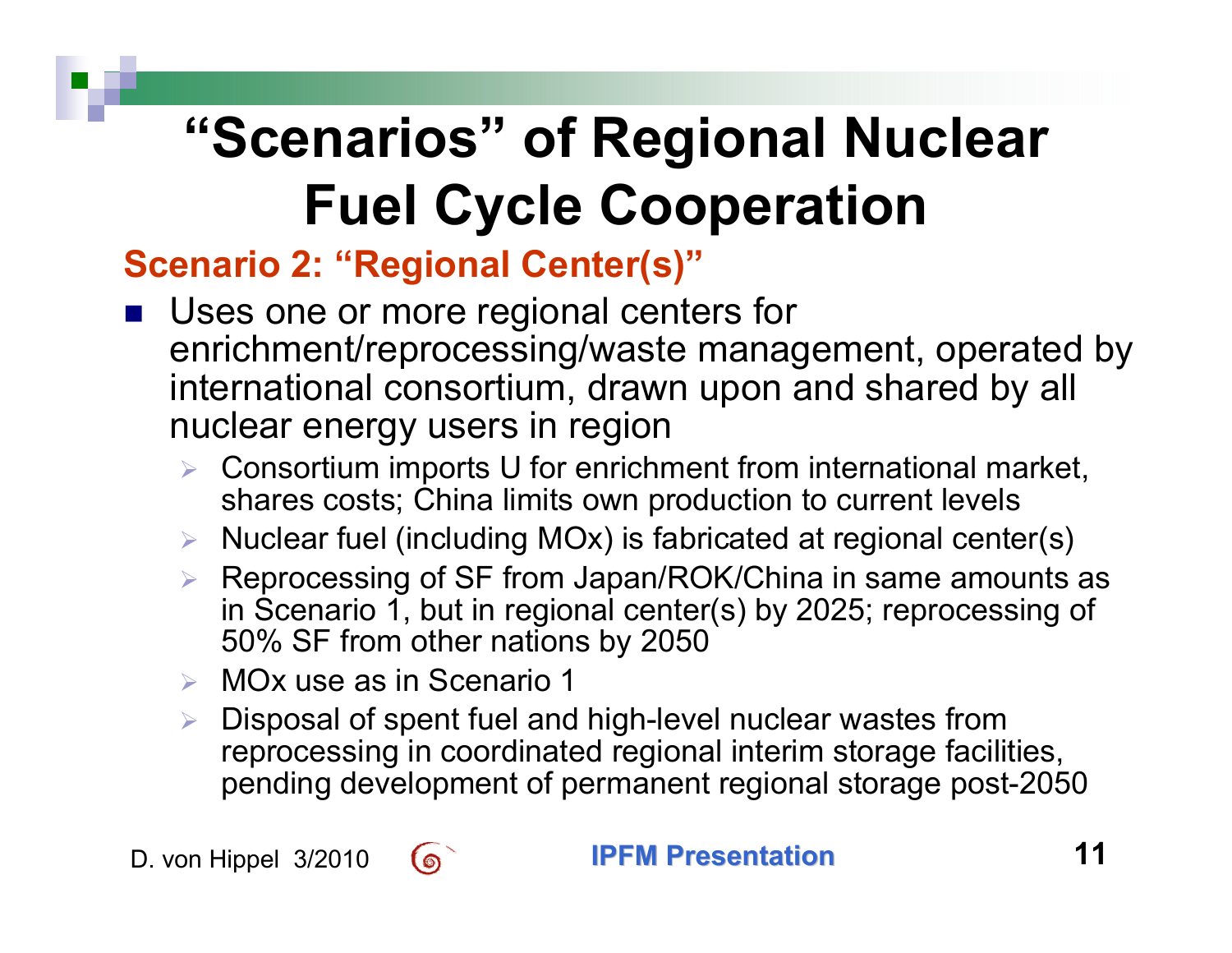#### **Scenario 3: "Fuel Stockpile/Market Reprocessing"**

- M. Regional U purchase, use of international enrichment, but countries cooperate to create a fuel stockpile (one year's consumption, natural U and enriched fuel); reprocessing services purchased from international sources
	- $\triangleright$  Enrichment from international sources except for existing Japanese, Chinese capacity
	- ¾ Nuclear fuel (**excluding** MOx) is fabricated where enriched
	- ¾ Reprocessing of SF from in same amounts as in Scenario 2, but at international center(s), where MOx fuel is fabricated for use in region (MOx use is as in Scenarios 1 and 2)
	- $\triangleright$  Disposal of spent fuel and high-level nuclear wastes from reprocessing in international interim storage facilities, possibly including facilities in the region, pending development of permanent regional storage post-2050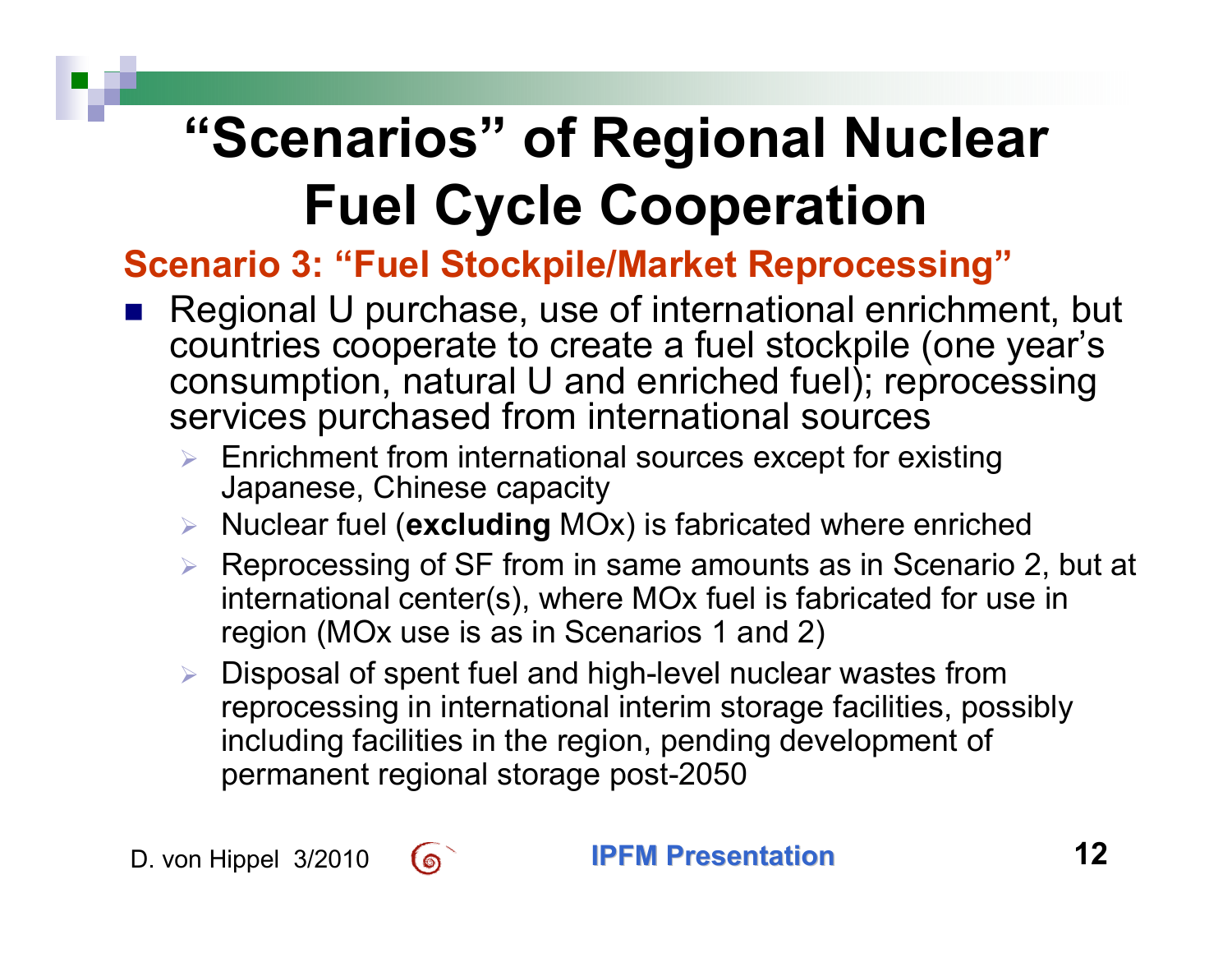#### **Scenario 4: "Market Enrichment/Dry Cask Storage"**

- M. Almost all countries continue to purchase enrichment services from international suppliers; all spent fuel goes into dry cask storage at reactor sites or interim storage facilities
	- $\triangleright$  U resources purchased by regional consortium
	- ¾ Enrichment from international sources except for existing Chinese capacity; existing Japanese capacity closed after 2020
	- ¾ Japan's MOx use phased out by 2013; no MOx use elsewhere
	- ¾ Japan and China cease reprocessing in 2015—no other countries reprocess SF (at international or in-region facilities)
	- ¾ Cooled spent fuel stored at reactor sites in dry casks, or in national interim storage facilities (Japan, RFE); high-level wastes from reprocessing (before 2016) placed in interim storage facilities

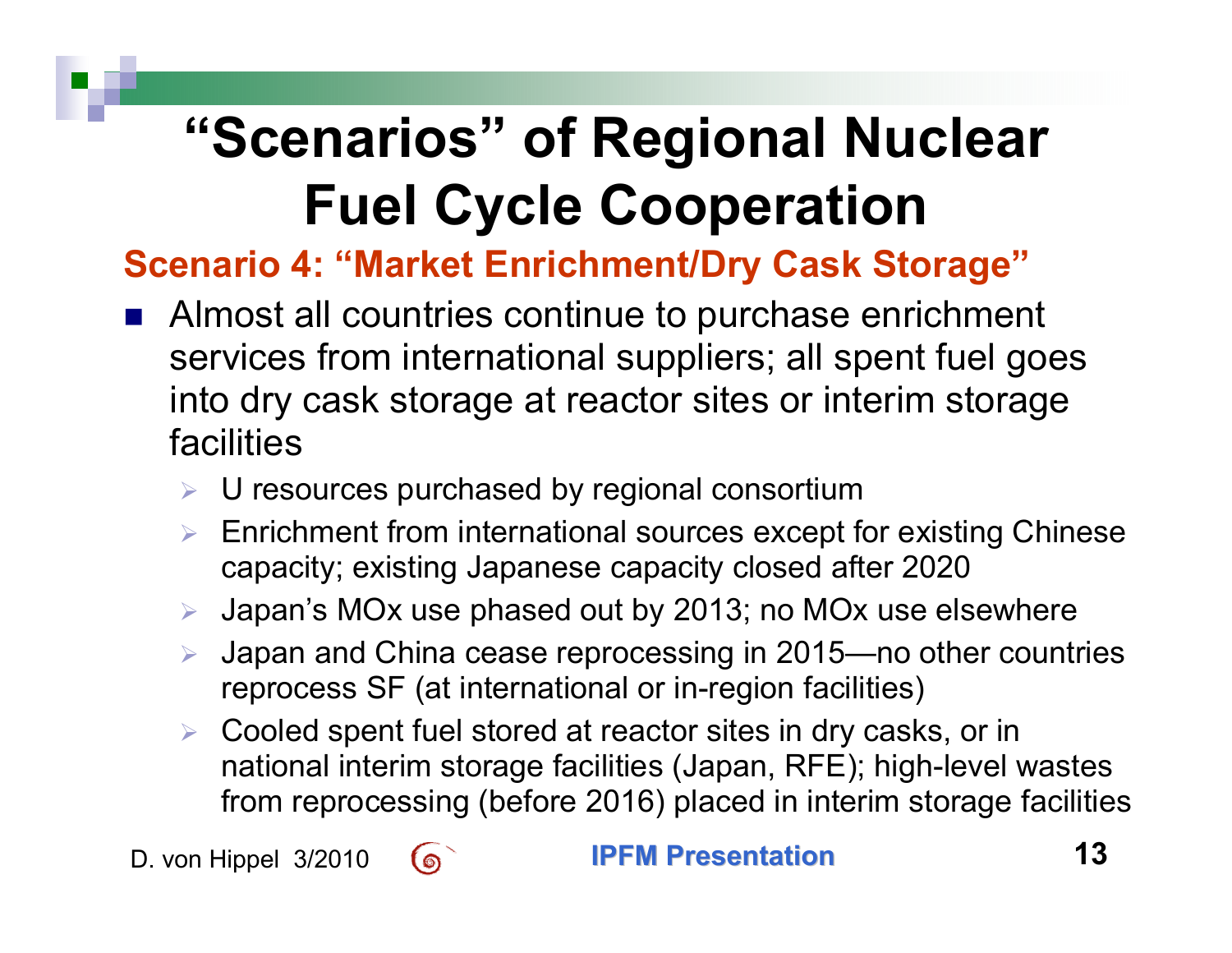- Nuclear paths specified by EASS country working groups, in some cases modified, serve as basis for calculating fuel requirements, spent fuel arisings
- Apply to each nuclear path, in each country, 4 scenarios of regional cooperation (or lack of cooperation) on nuclear fuel cycle issues
	- ¾ Timeline: 2000 through 2050
	- ¾ Stock and flow accounting to generate estimates of major required inputs/outputs of to nuclear fleet in each country
	- ¾ Fuel cycle nodes modeled: U mining/milling, U transportation/enrichment, fuel fabrication/reactor fuel transport, reprocessing/spent fuel management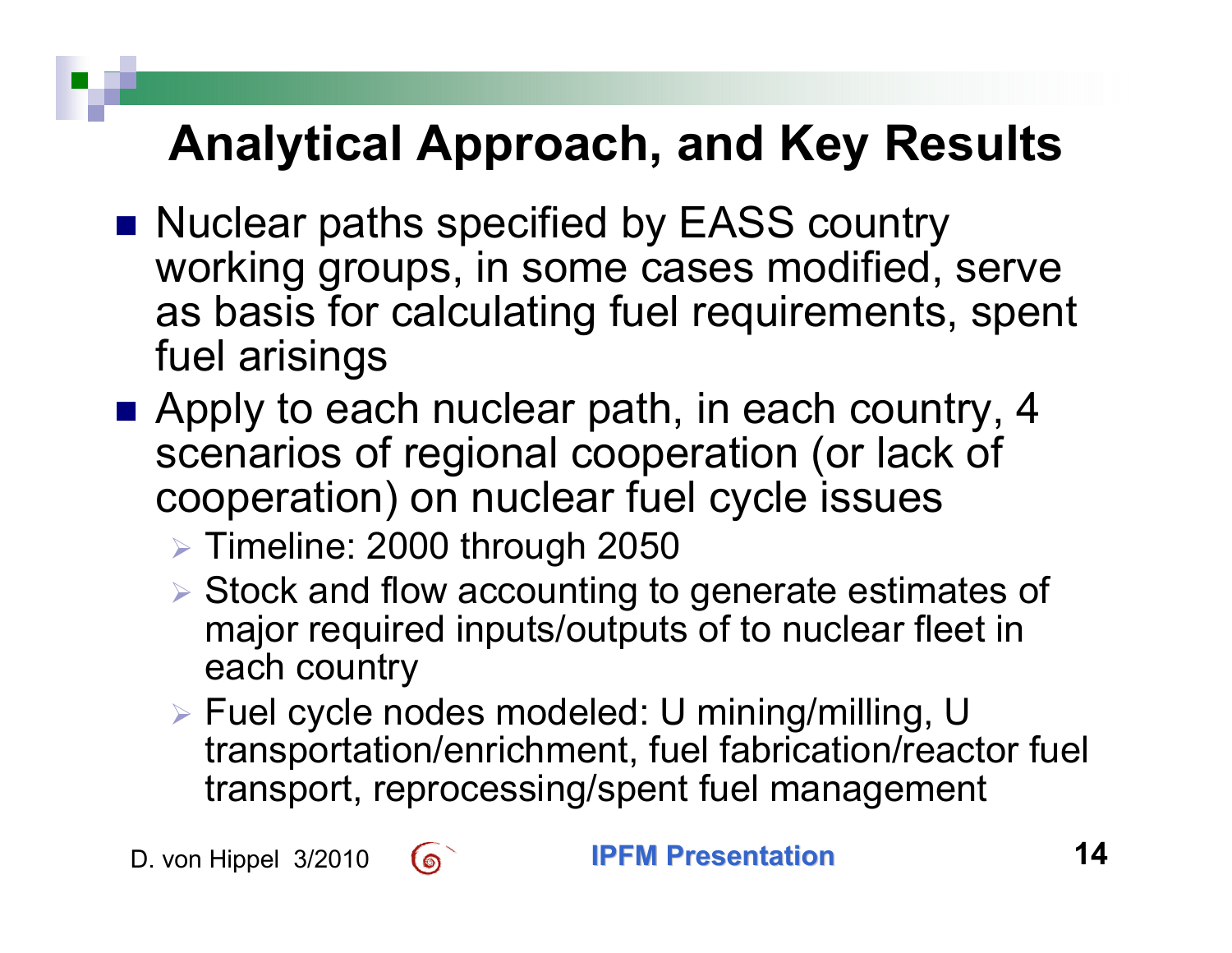- Key inputs at each node:
	- ¾ U and Pu, energy, enrichment services, transport services, money, by country/year
- Key outputs at each node:
	- ¾ U, Pu, spent UOx and MOx fuel, major waste products, by country/year
- Results for 12 different regional cooperation scenario and nuclear power development path combinations
	- $\triangleright$  Quantitative results coupled with qualitative considerations to provide a side-by-side comparison of Energy Security attributes of four cooperation scenarios
	- ¾ Energy Security comparison methodology as developed by Nautilus and partners starting in 1998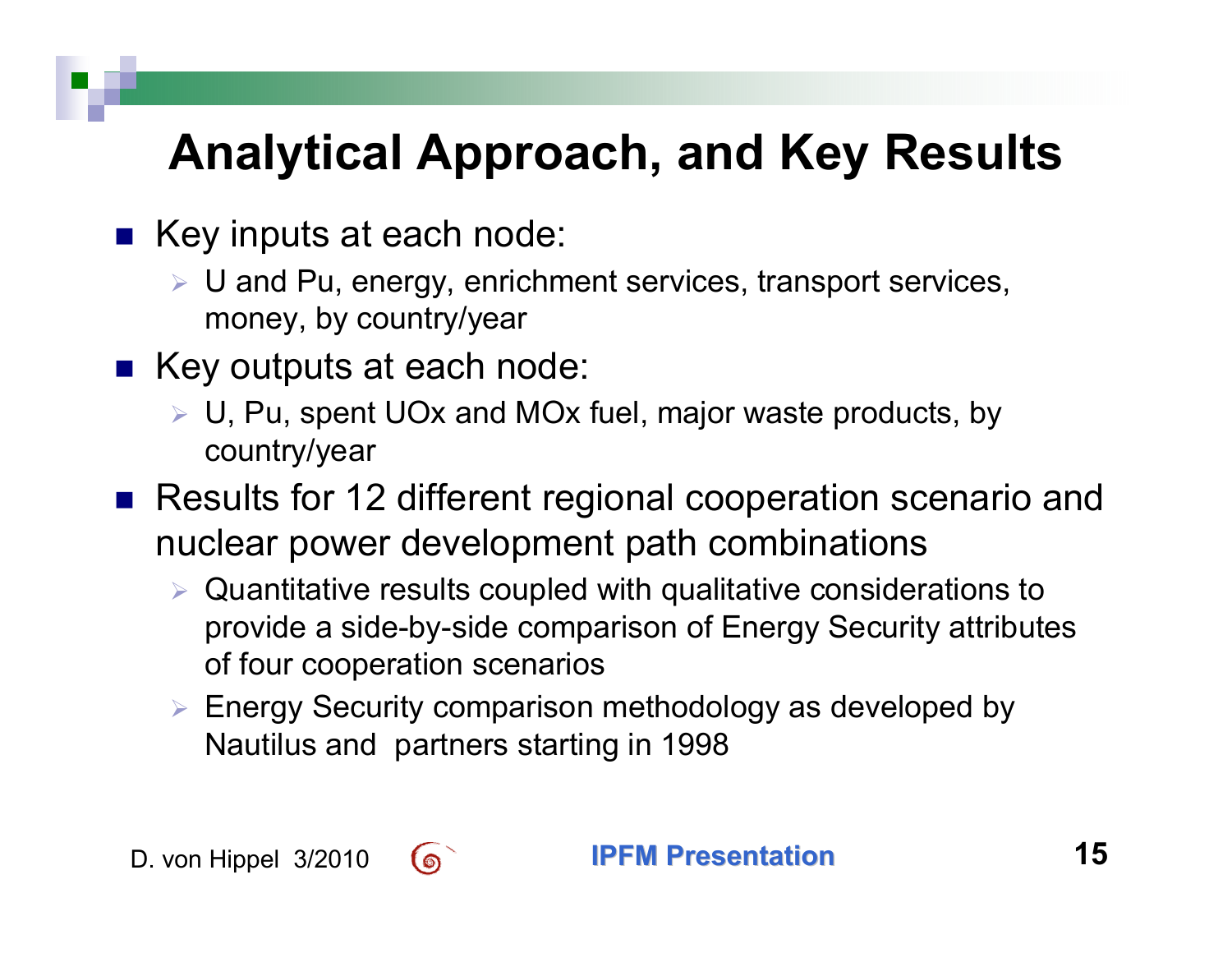#### **Analytical Approach, and Key Results: Enrichment needs net of MOx use**

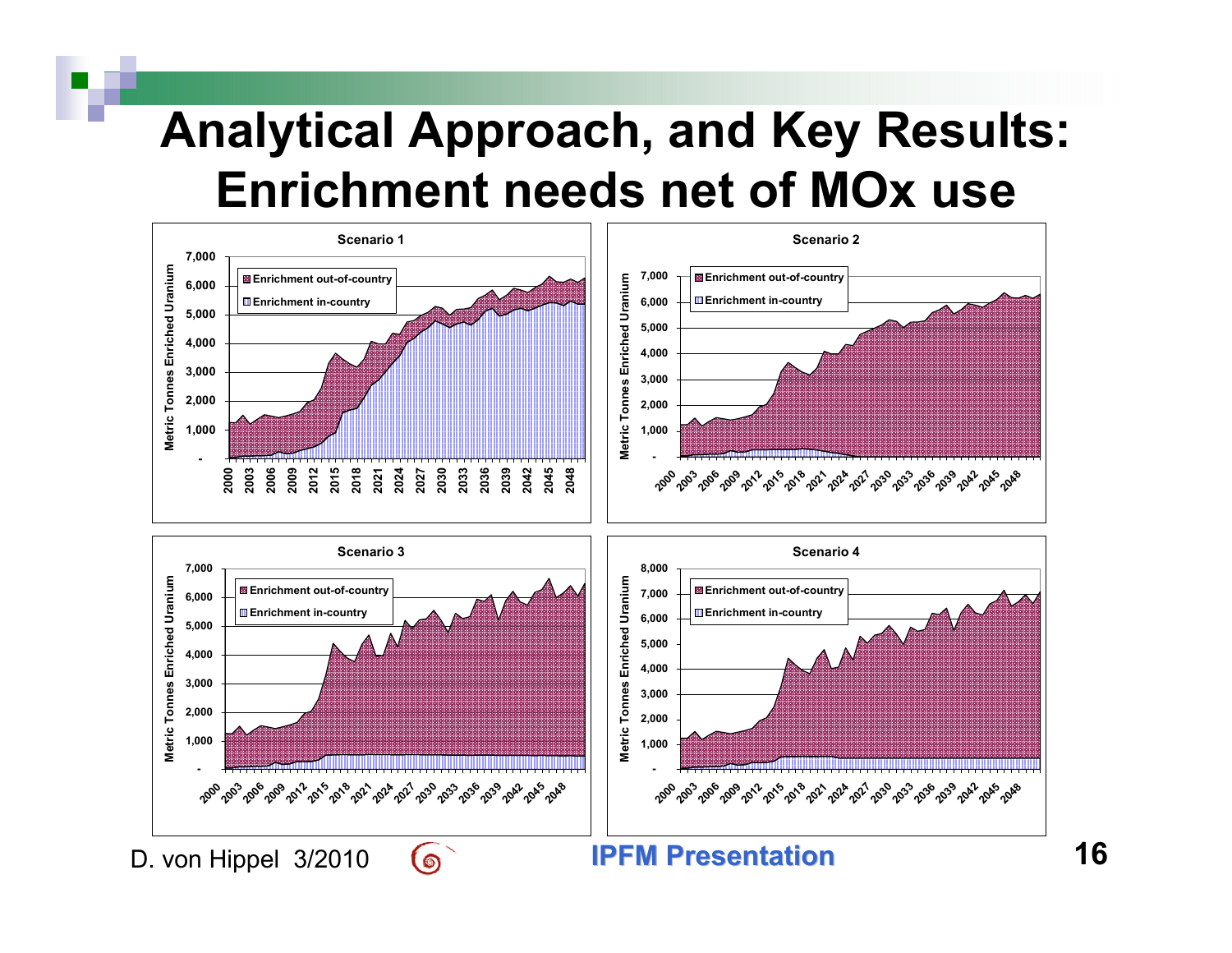#### **Analytical Approach, and Key Results: Enrichment needs net of MOx use**

- Total enrichment services requirements for BAU paths are about 45 M kg SWU in 2050 in Scenarios 1-3, about 50 M for Scenario 4 (no MOx use)
	- $\triangleright$  For MAX path, needs rise to about 70 M SWU/yr in scenarios without substantial MO<sub>x</sub> use, about 10% less in scenarios with MO<sub>x</sub> use
	- $\triangleright$  For MIN path, requirements fall from a maximum of about 20 million SWU in 2020s to about 15 million SWU in 2050.
- Under Scenario 1, additional enrichment capacity in the countries of the region will need be required under all nuclear capacity expansion paths
	- ¾ Under other scenarios, global enrichment capacity by 2015 would need to be expanded significantly to meet 2050 regional plus out-of-region enrichment demand under BAU or MAX expansion paths
	- ¾ Under MAX expansion path and Scenario 1, China alone would need to build new enrichment capacity by 2050 approximately equal to 60 percent of today's global capacity
	- $\triangleright$  Under MIN expansion path, international enrichment facilities as of 2015 are likely sufficient to meet regional and out-of-region demand without significant expansion

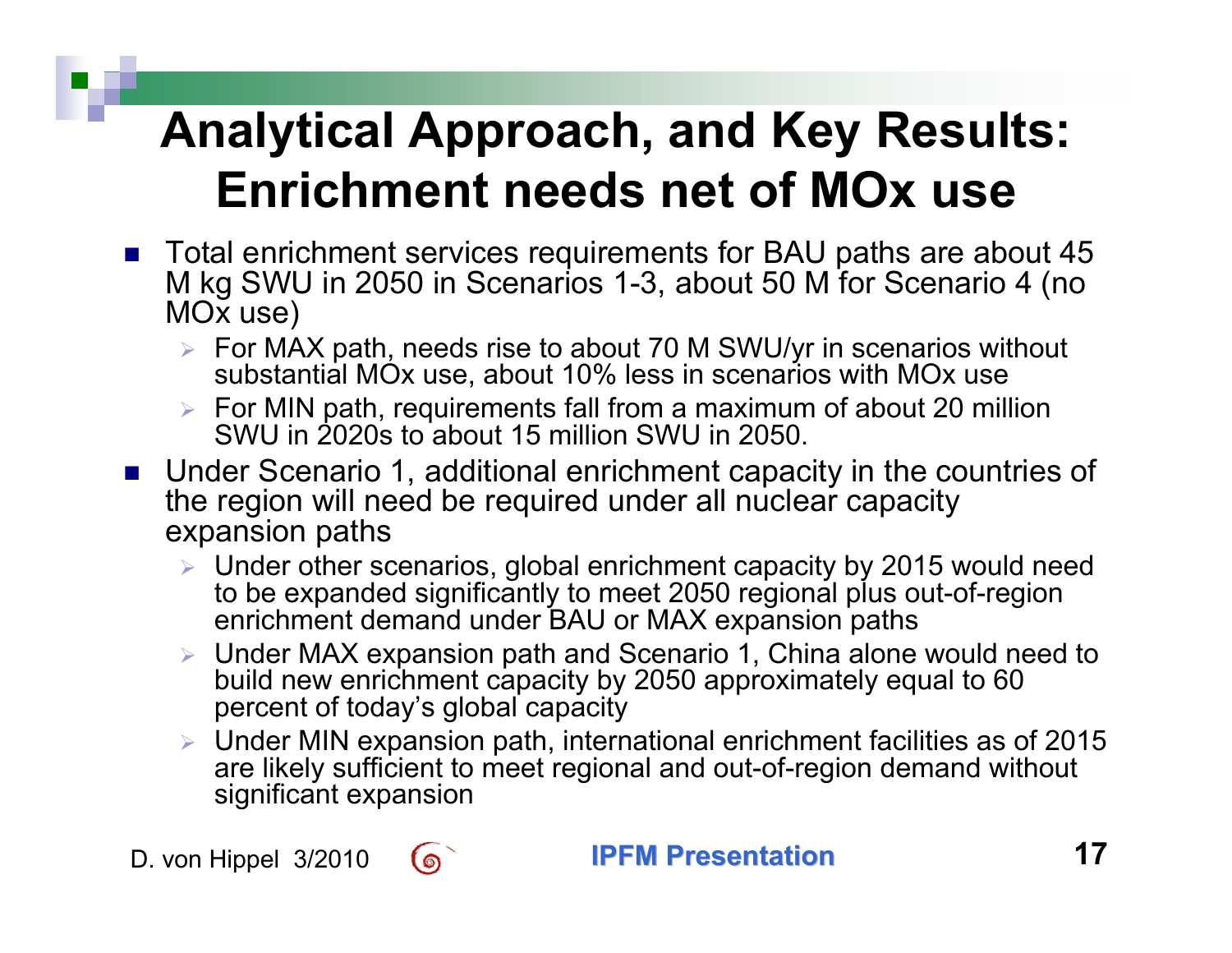#### **Analytical Approach, and Key Results: Annual Cooled UOx SF (Scen-1, BAU path)**



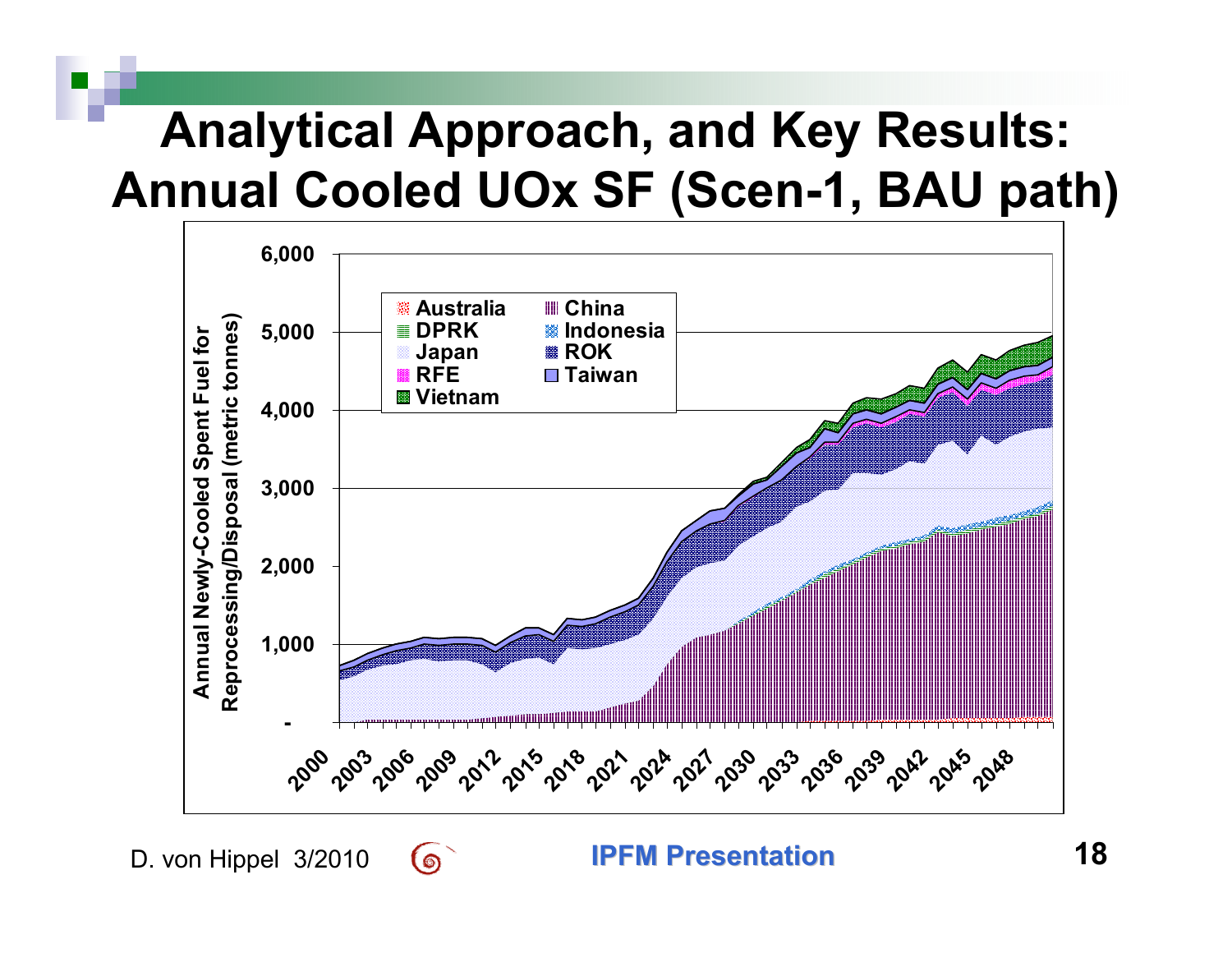#### **Analytical Approach, and Key Results: Annual Cooled MOx SF (Scen-1, BAU path)**

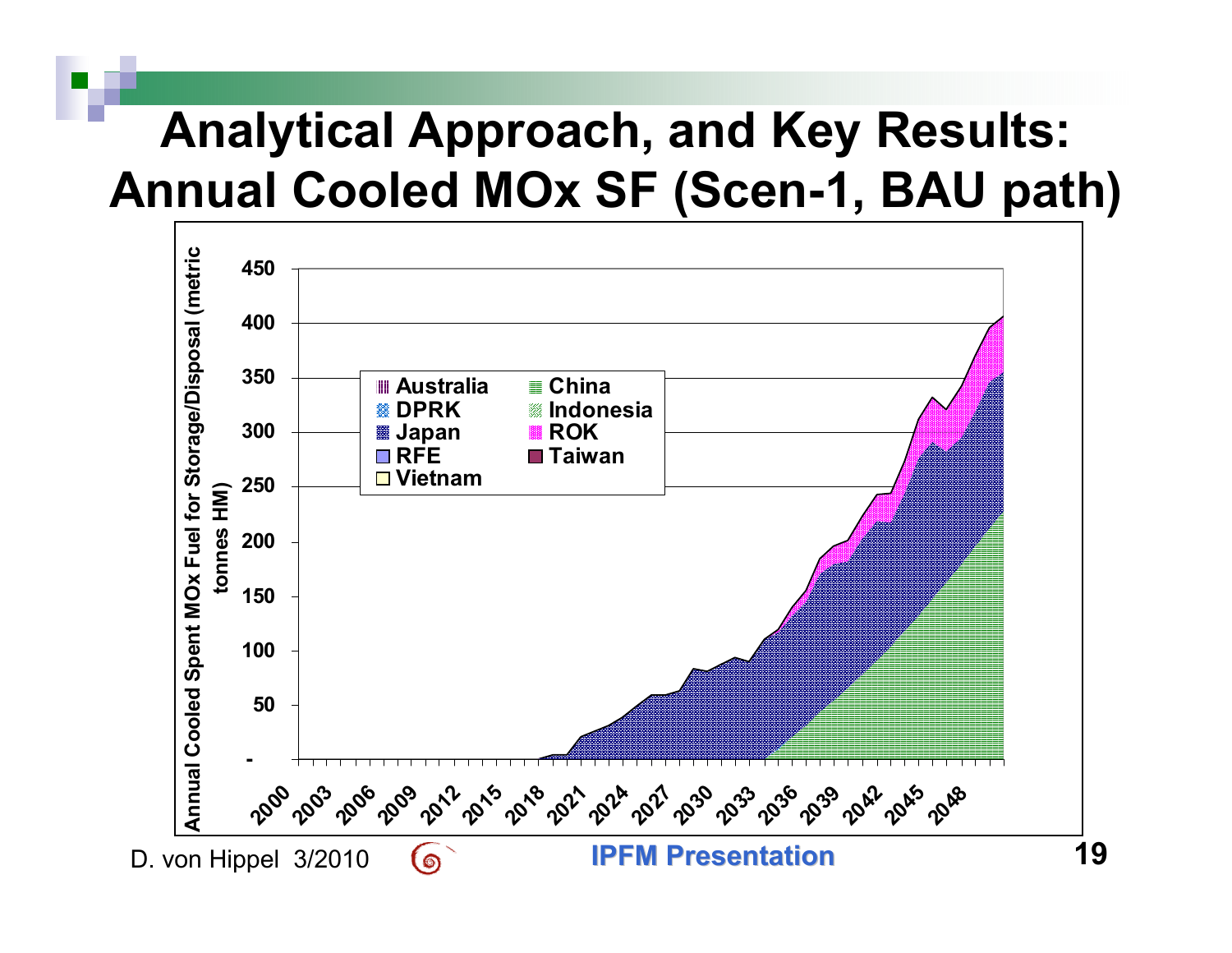■ Cumulative difference between 90% of capacity in spent fuel pools at domestic reactors and cumulative amount of spent fuel produced, BAU Nuclear Capacity Expansion Path and Regional Scenario 1

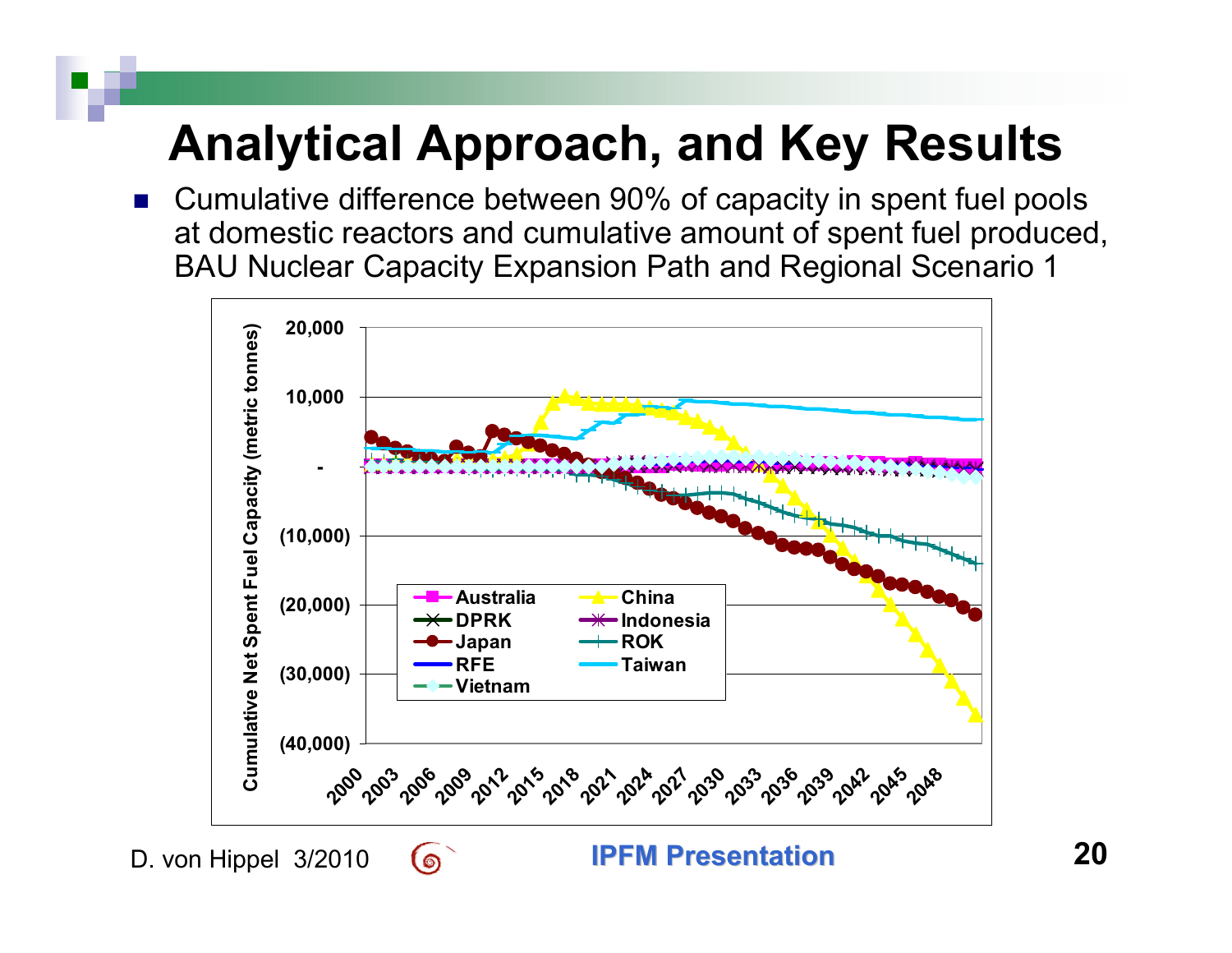$\mathbb{R}^2$  Implied Minimum Annual New Requirements for Out-of-reactor-pool Storage, Disposal, or Reprocessing, BAU Nuclear Capacity Expansion Path and Regional Scenario 1

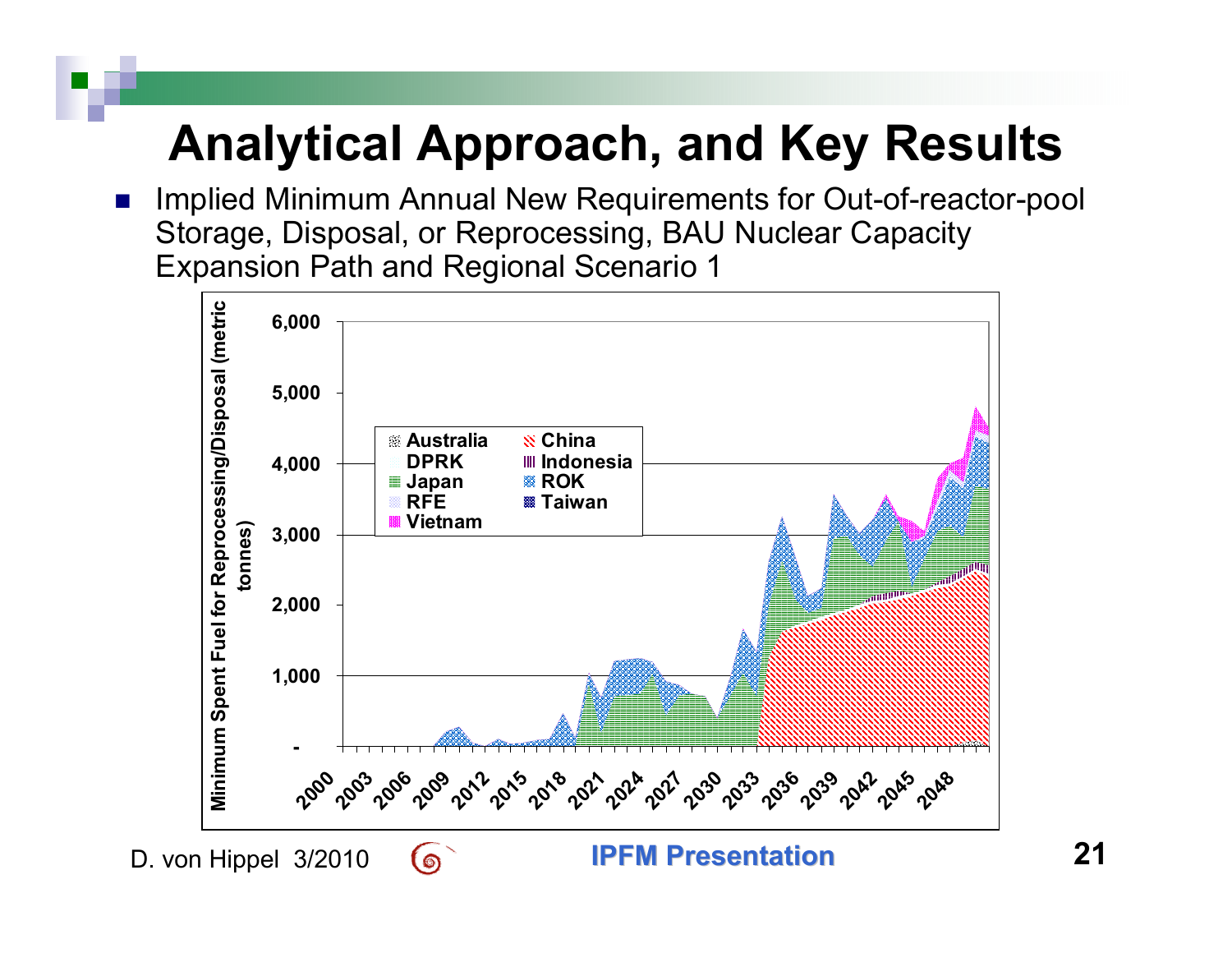$\mathbb{R}^2$  Cooled spent LWR fuel reprocessed in-country and out-of-country from regional spent fuel, by scenario, BAU Capacity Expansion Path

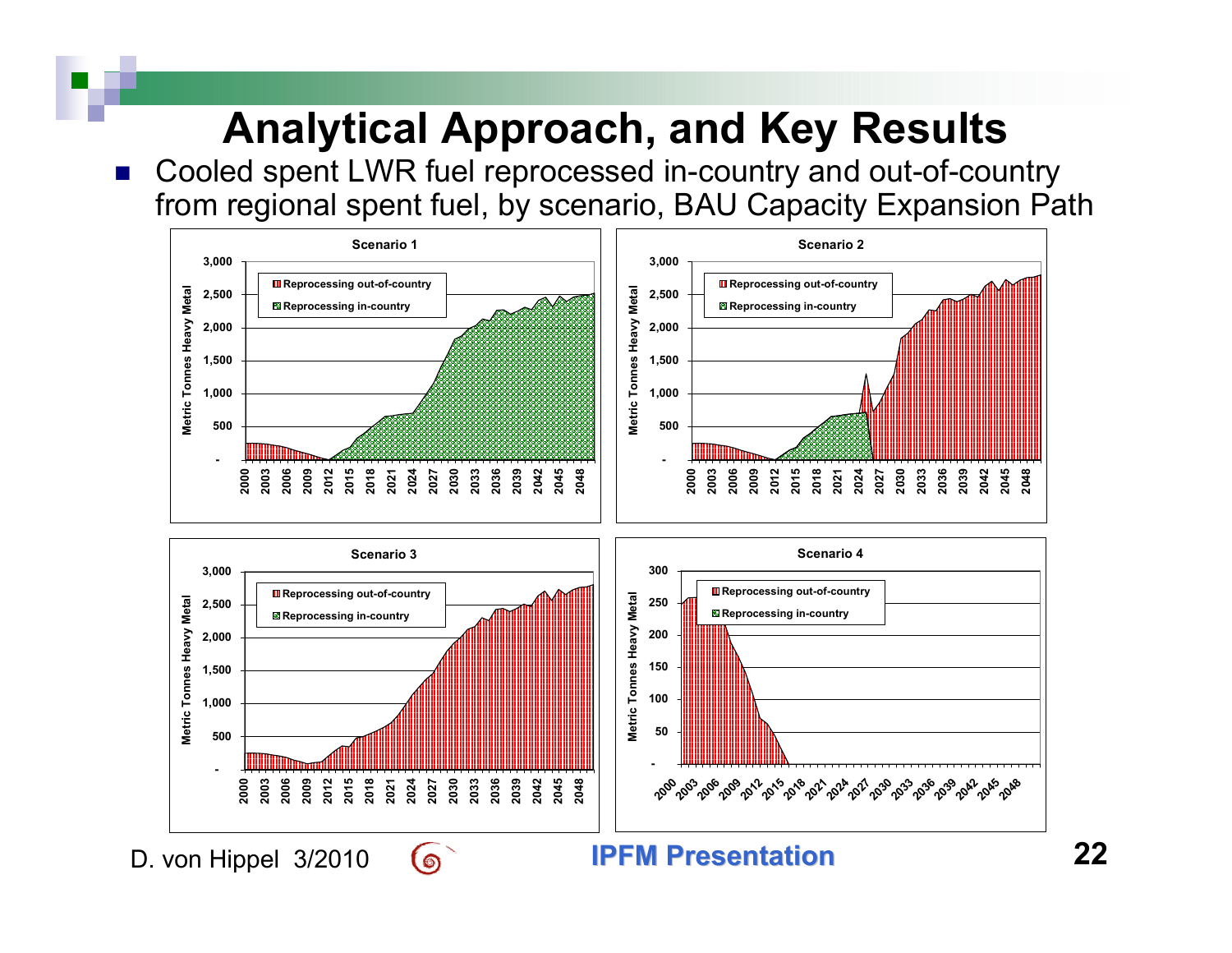$\mathbb{R}^2$  Cumulative mass of Pu separated from SF reprocessed (all locations), less Pu used to make MOx fuel, by Regional Scenario and Nuclear Expansion Path

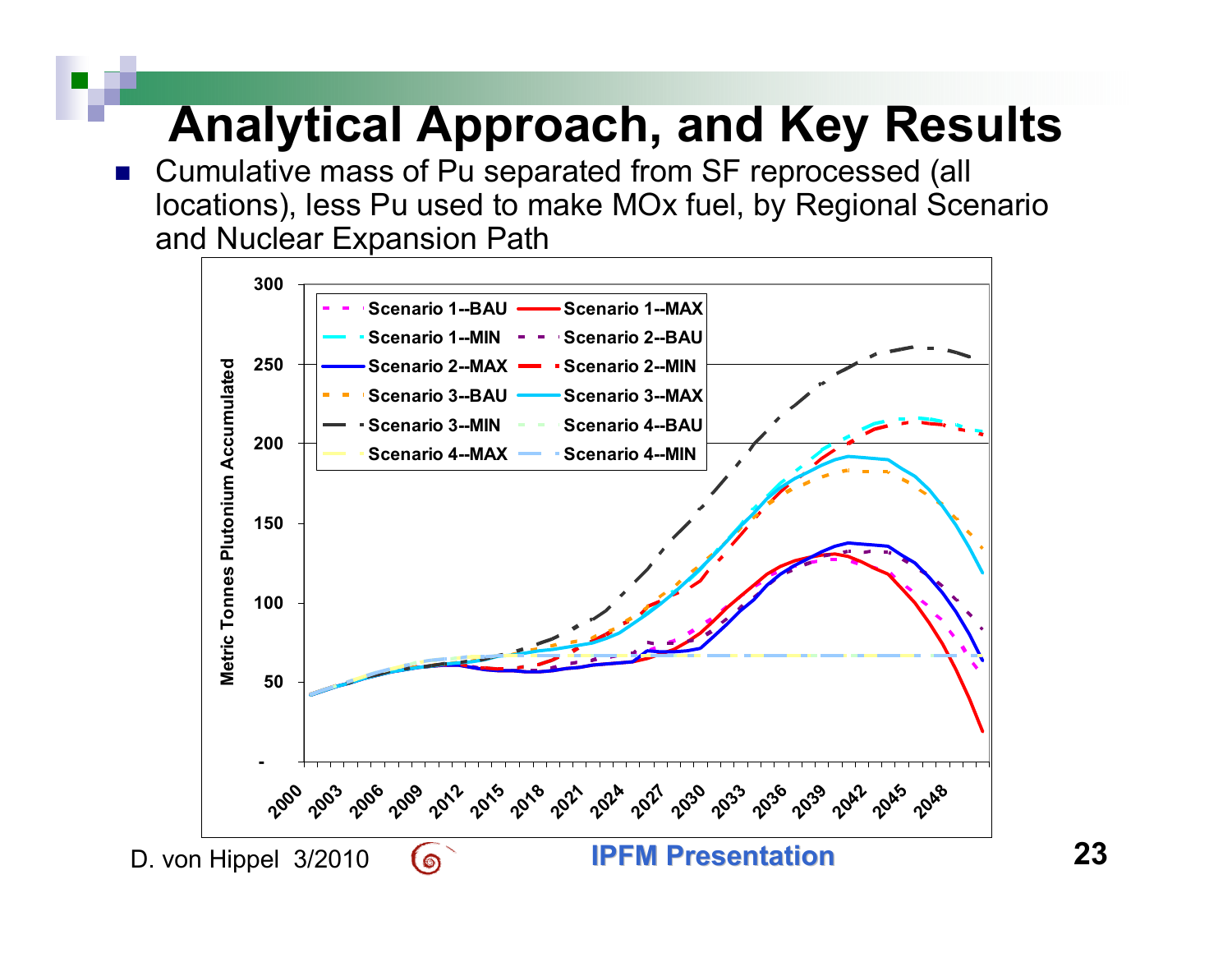$\mathbb{R}^2$ Annual fuel cycle costs in 2050, not including generation costs

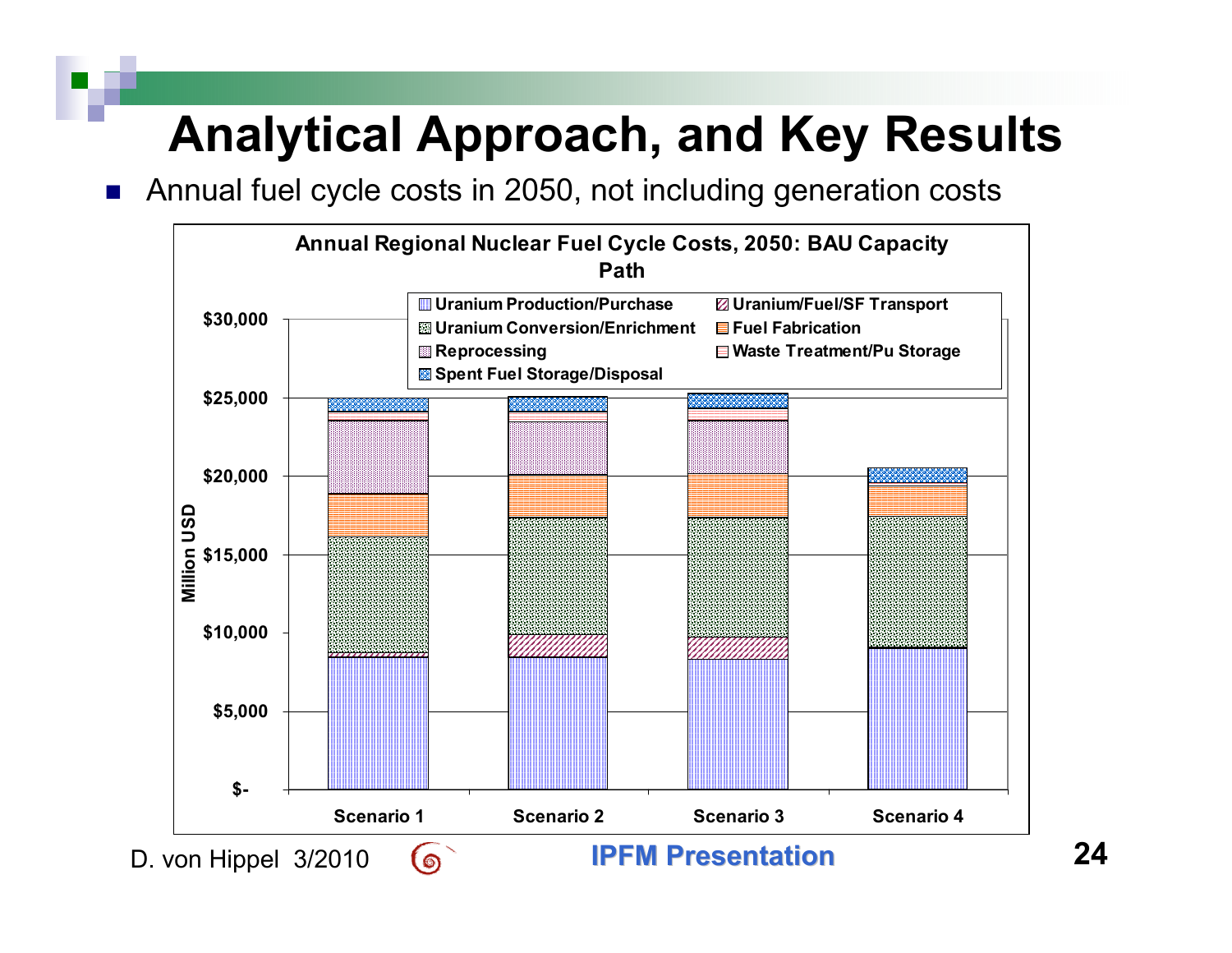#### **Energy Security Attributes of Regional Nuclear Fuel Cycle Cooperation Options: Summary Results**

#### $\mathbb{R}^2$ **Energy Supply Security**

- $\triangleright$  Scenario 1, with individual nations running enrichment and reprocessing facilities, provides greater energy supply security at the national level
- ¾ On a regional level, scenarios 2, 3, possibly 4 may offer better energy supply security, including stockpiles aspect of scenarios 3 and 4

#### $\mathbb{R}^2$ **Economic Security**

- ¾ Scenarios including reprocessing have significantly higher annual costs over entire fuel cycle than scenario 4, but additional cost is a small fraction of overall cost of nuclear power
- ¾ Use of reprocessing and related required waste-management technologies may expose countries of the region to risks of unexpectedly high technology costs
- ¾ Required additional (government/government-backed) investment, (tens of billions of dollars, at least) in reprocessing may divert investment from other activities, within the energy sector and without
- ¾ Development of in-country and in-region nuclear facilities will have its own job-creation benefits in the nuclear industry and related industries

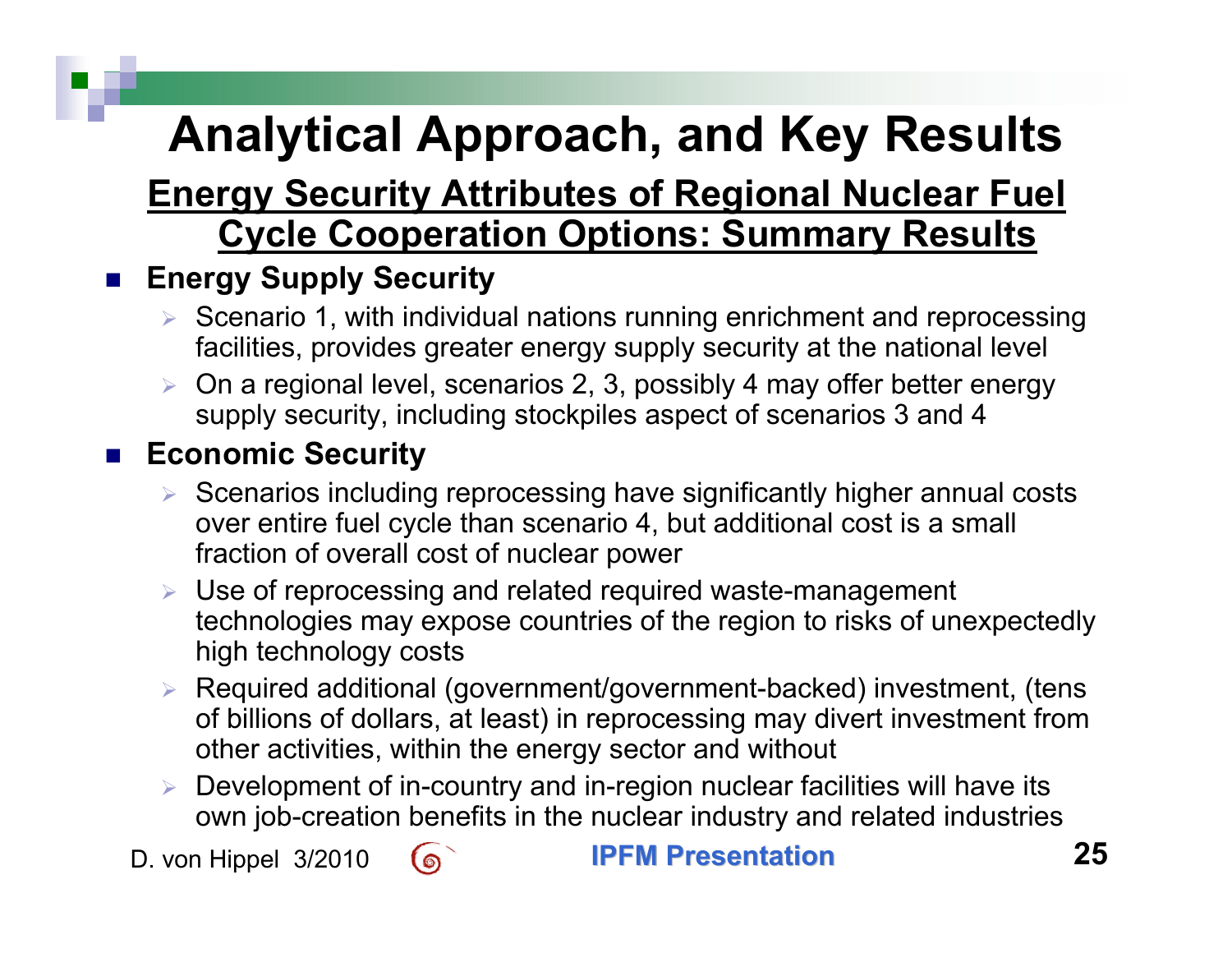#### **Energy Security Attributes of Regional Nuclear Fuel Cycle Cooperation Options: Summary Results**

#### $\mathbb{R}^2$ **Technological Security**

- $\triangleright$  Scenario 1 makes nations dependent on specific technologies and plants for the operation of their nuclear energy sector
- ¾ Scenario 4, using dry-cask storage, depends least on performance of complex technologies, but depends on future generations to manage today's wastes (but so do other scenarios)

#### **■ Environmental Security**

- ¾ Scenarios 1 through 3 offer ~10% less Uranium mining and processing, with attendant impacts/waste streams, relative to scenario 4
- ¾ Reduced U mining/milling/enrichment offset by additional environmental burden of need to dispose of solid, liquid, radioactive wastes from reprocessing
- ¾ Differences between scenarios in generation of greenhouse gases, more conventional air/water pollutants likely to be relatively small, and inconsequential compared with overall national/regional emissions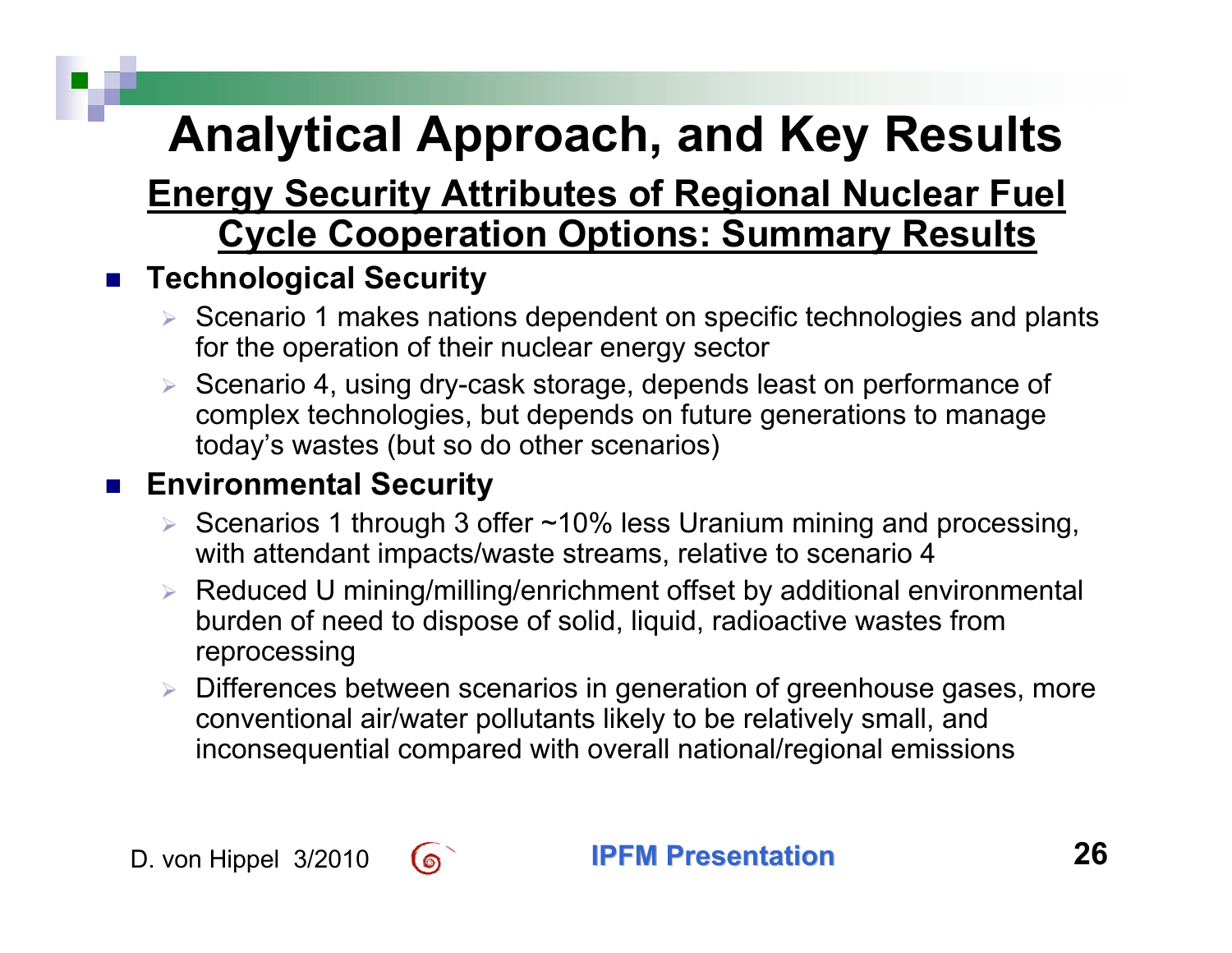#### **Energy Security Attributes of Regional Nuclear Fuel Cycle Cooperation Options: Summary Results**

#### $\mathbb{R}^2$ **Social-Cultural Security**

- ¾ Given growing civil-society movements in some countries with concerns regarding nuclear facilities power in general, reprocessing in particular, and local siting of nuclear fuel-cycle facilities, Scenario 4 arguably offers the highest level of social-cultural security
	- In some cases current laws—in Japan, for example—would have to be changed to allow long-term at-reactor storage; changing those laws has its own risks.

#### $\mathbb{R}^2$ **Military Security**

- ¾ Safeguarding in-country enrichment and reprocessing facilities in Scenario 1, including stocks of enriched U and of Pu, puts largest strain on military and/or other security resources
- $\triangleright$  Security responsibilities are shifted largely to the regional level in Scenario 2, to the international level in Scenario 3
	- More stress on the strength of regional and international agreements
- ¾ Level of military security (guards and safeguard protocols) required in Scenario 4 is likely considerably less than in other scenarios.

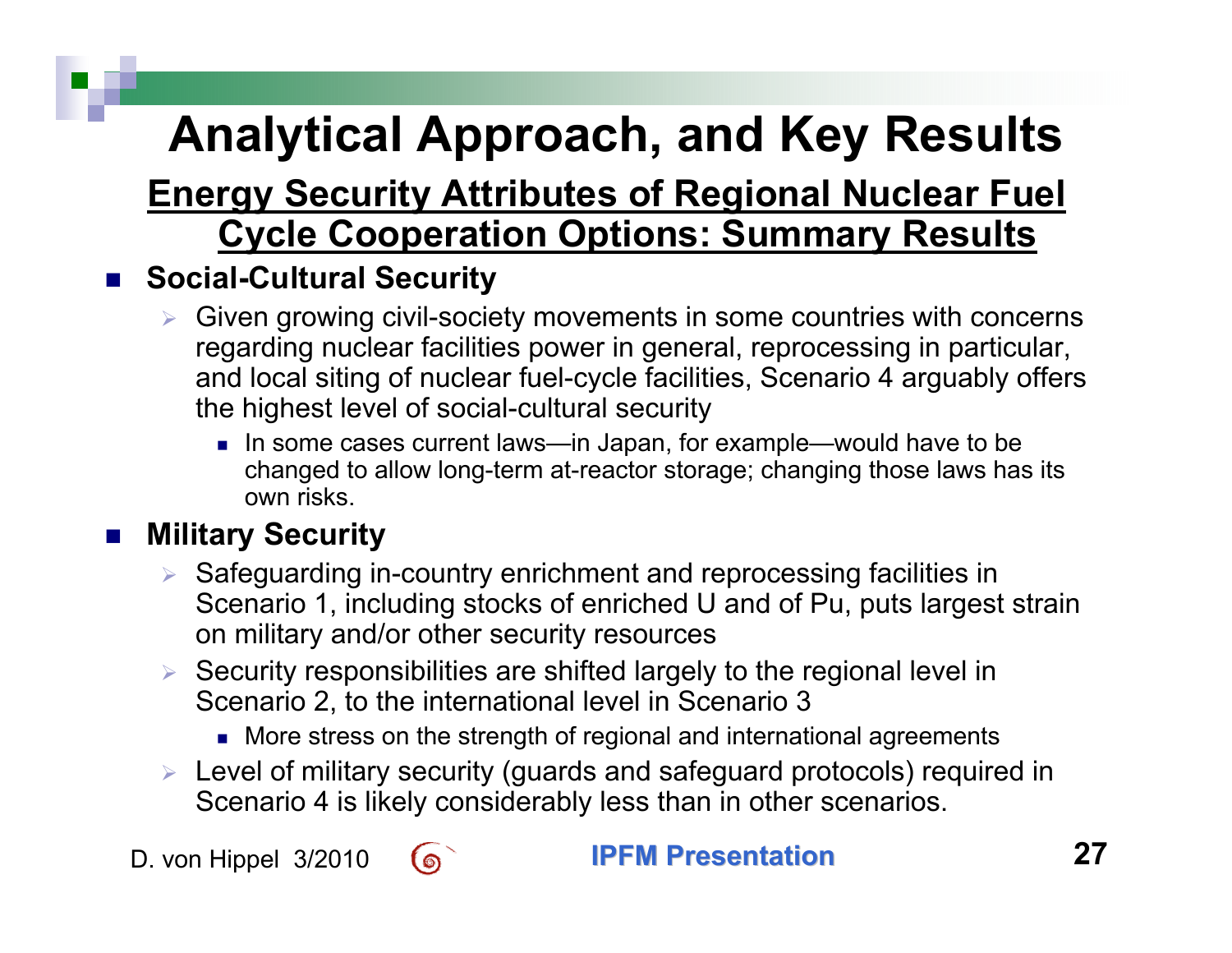## **Conclusions and Next Steps**

#### ■ Conclusions

- $\triangleright$  Consistent with other studies, analysis shows that cooperation scenario without reprocessing yields lower costs
- ¾ Overall cost differences are probably less important than considerations of proliferation resistance, social-cultural security, and military security, for which scenario 4 (dry-cask storage, no reprocessing) has advantages
- $\triangleright$  Options using mostly regional or international facilities (scenarios 2 and 3) provide some non-proliferation benefits over scenario 1 (national enrichment/reprocessing) at cost differences that are likely insignificant, but will require considerable effort to arrange
- ¾ Issues related to DPRK "denuclearization" may play a role in shaping regional nuclear fuel cycle cooperation strategies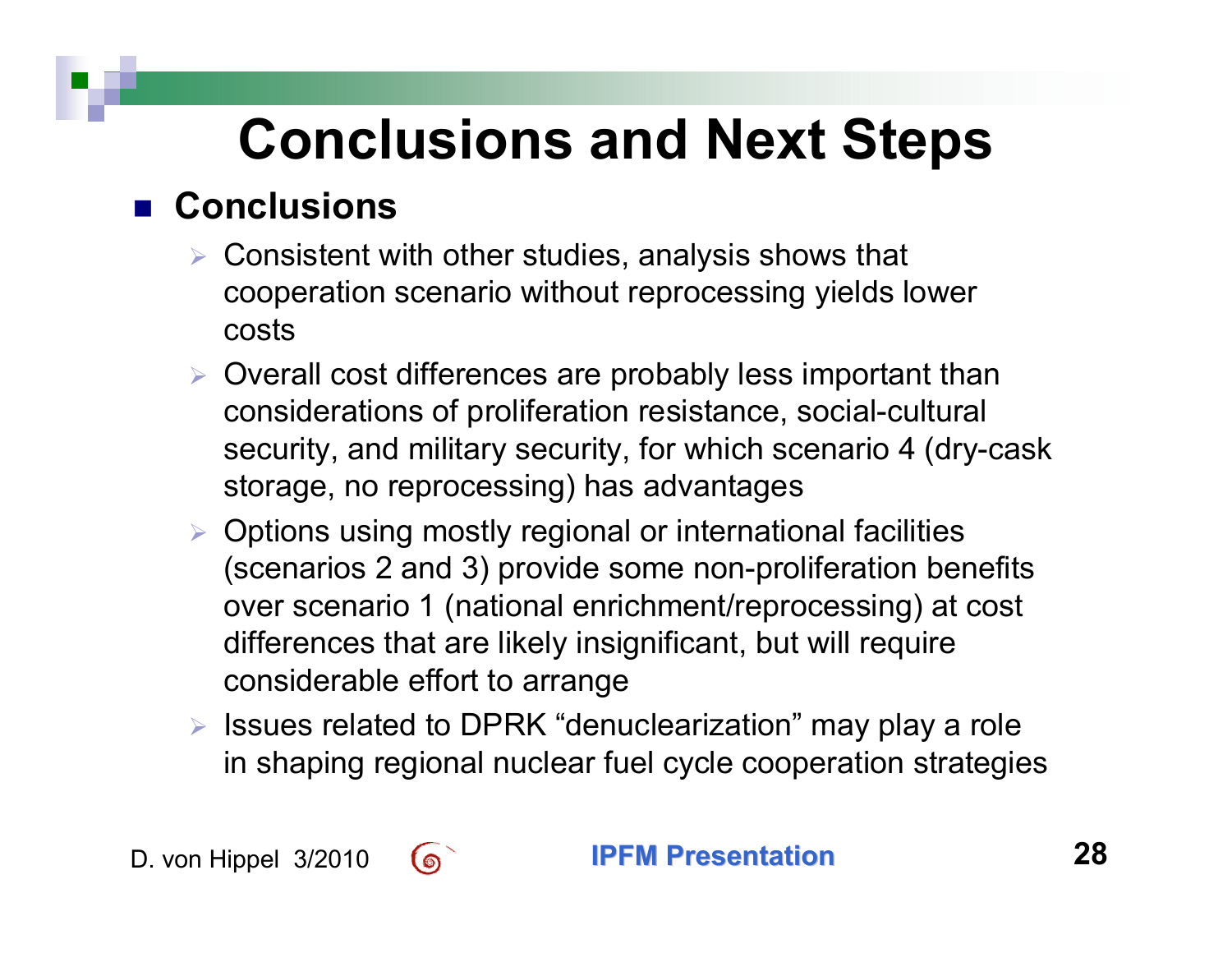## **Conclusions and Next Steps**

#### ■ Next Steps in EASS Project

- ¾ Evaluate generation costs to compare three nuclear capacity paths
- ¾ Investigate implications of climate change mitigation/adaptation for nuclear power, and for regional spent fuel management/enrichment proposals in Asia
- ¾ Investigate implications of new reactor and other nuclear technologies for regional spent fuel management/enrichment proposals in Asia
- ¾ Explore possible safeguards implications of various nuclear fuel cycles and related cooperation scenarios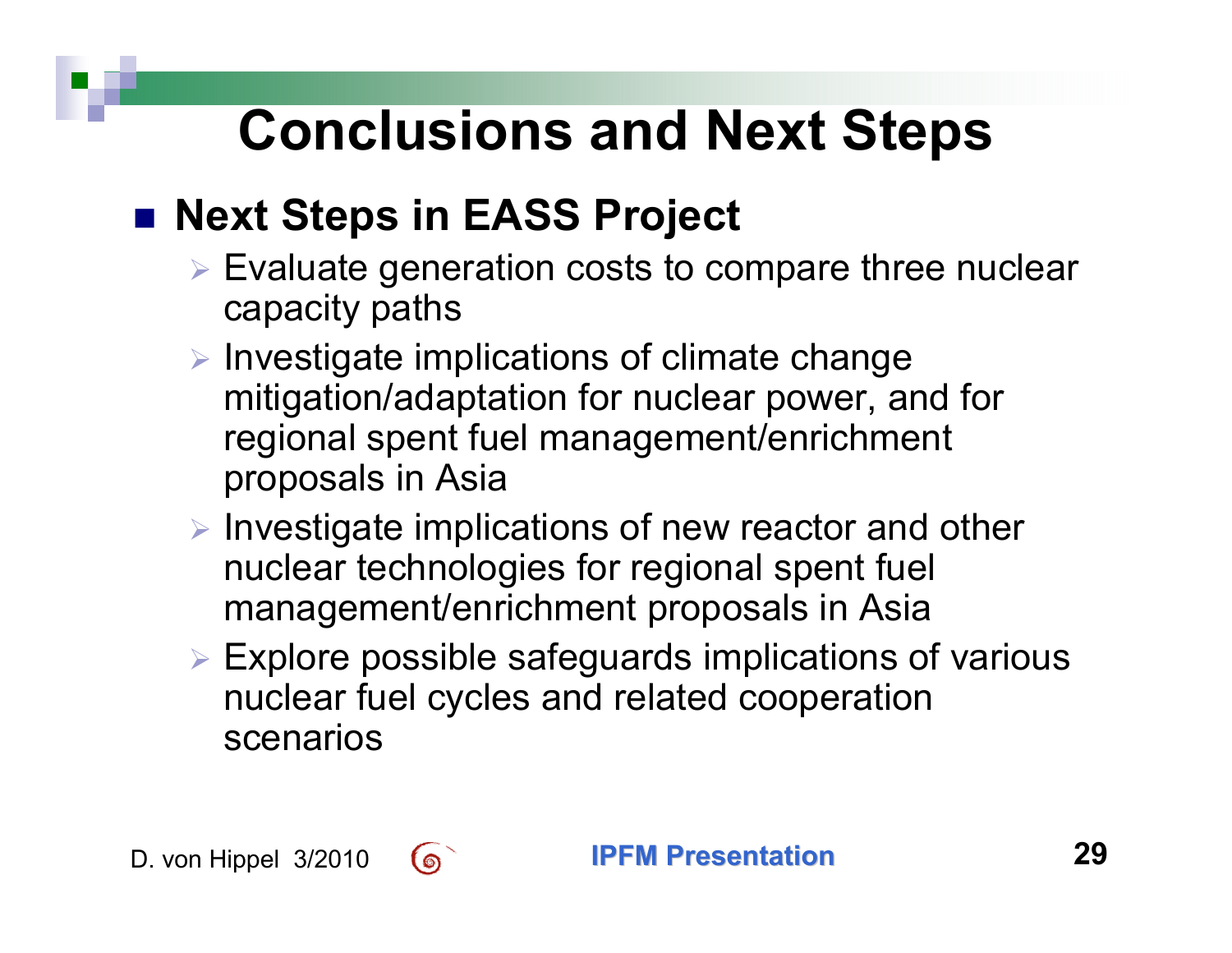# **THANK YOU! THANK YOU!**

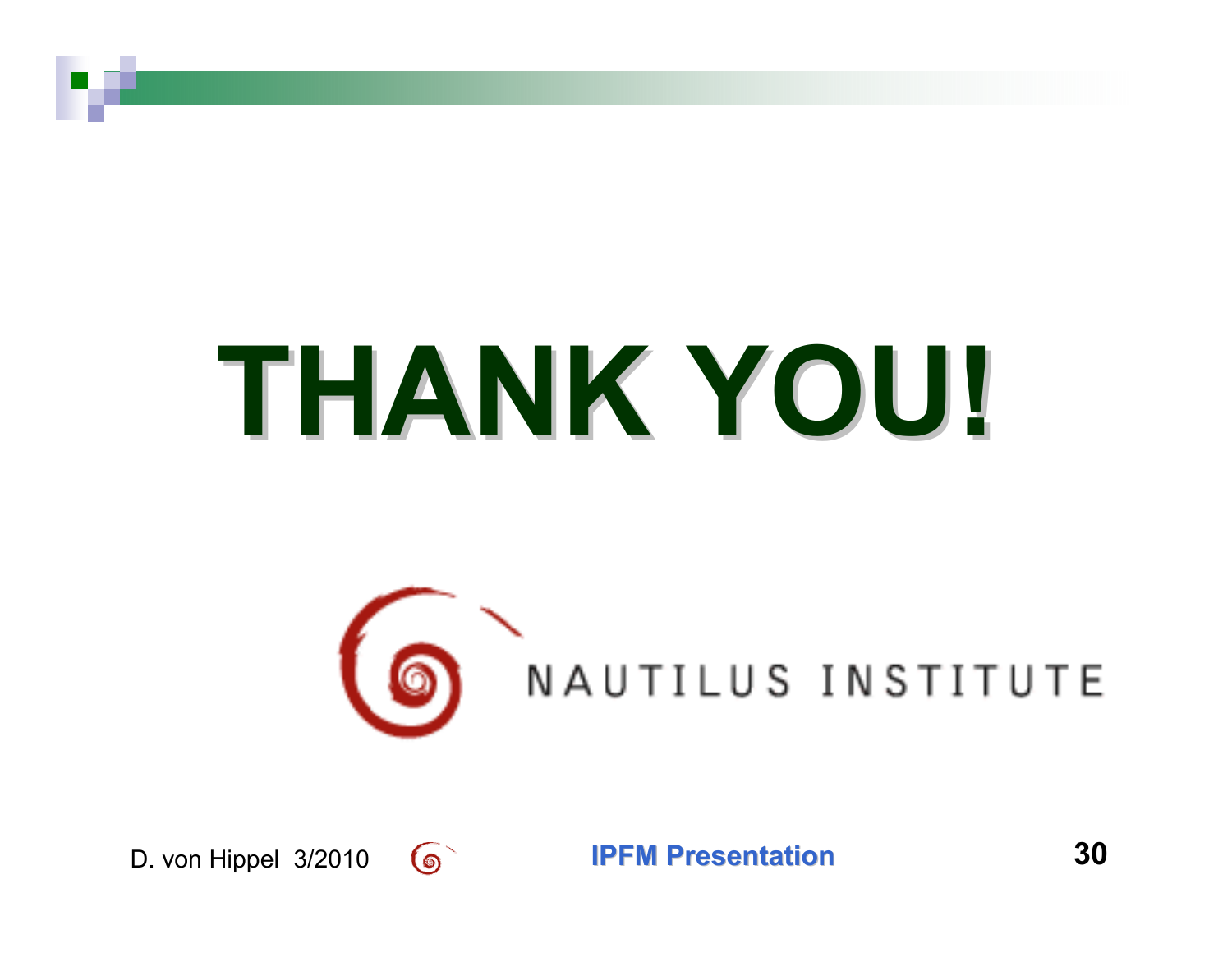# **EXTRA AND EXTRA AND REFERENCE REFERENCE SLIDES**

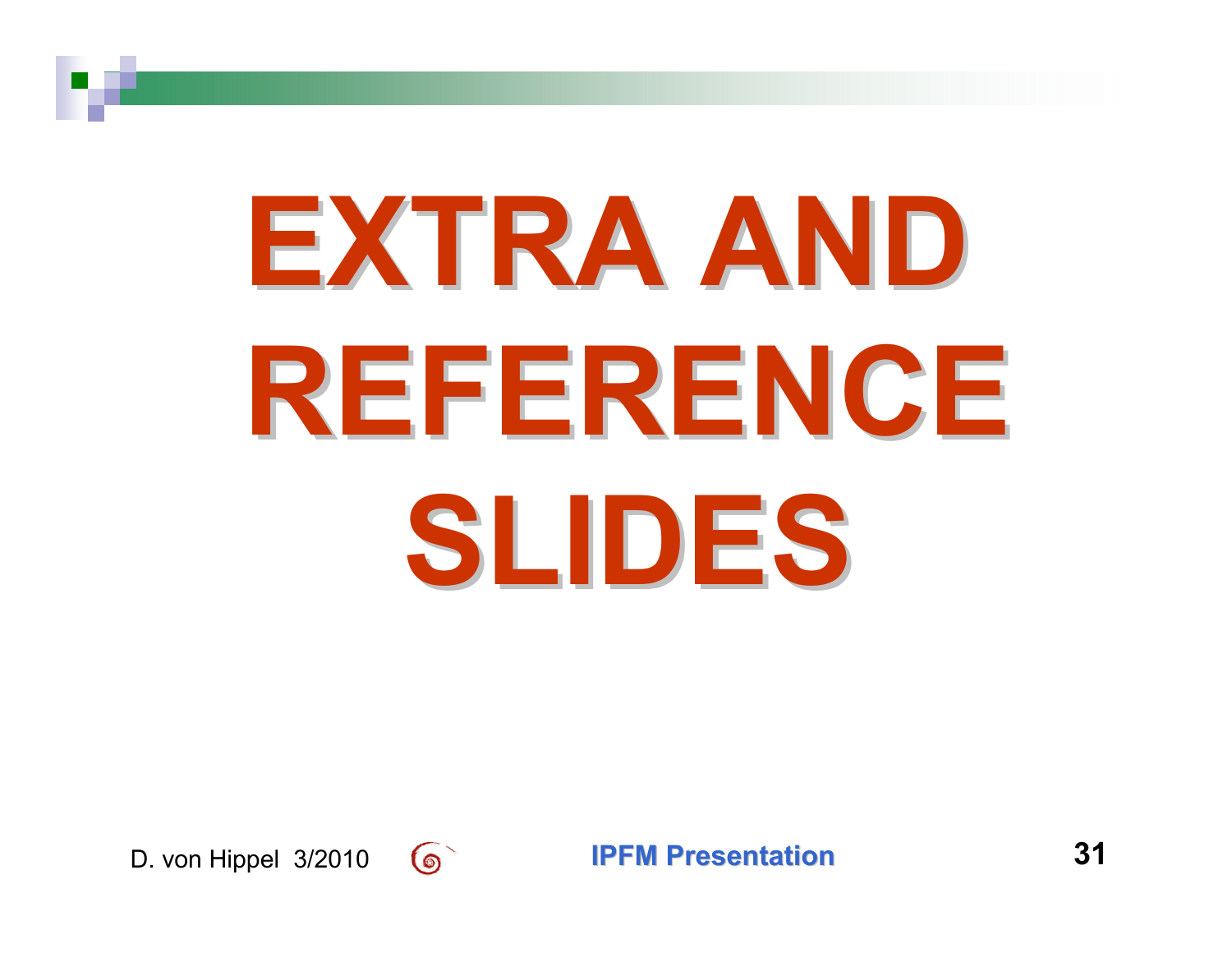$\mathbb{R}^2$  Cumulative fuel cycle costs, 2000-2050, not including generation costs

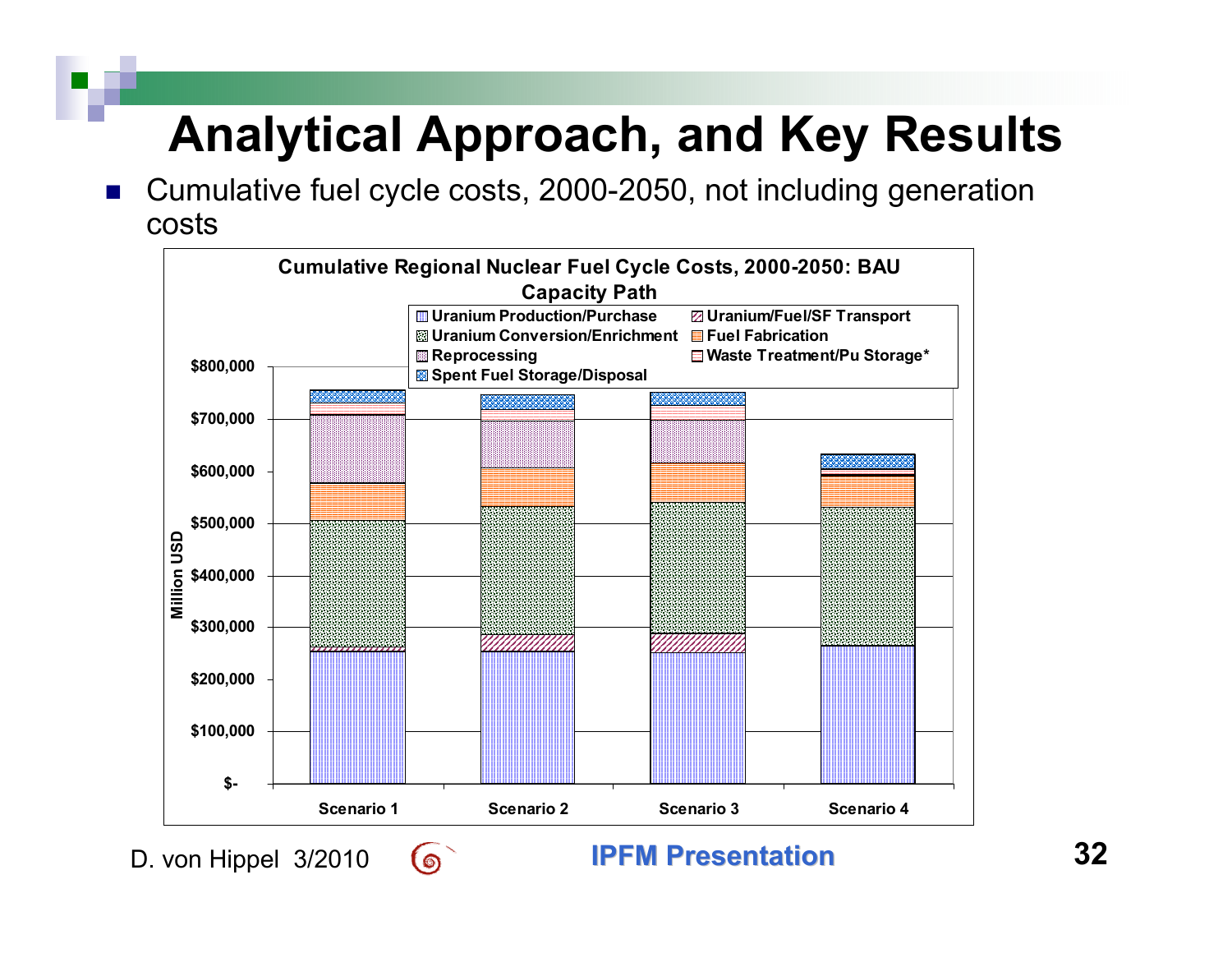#### **Analytical Approach: Additional Key Assumptions**

- **Uranium Cost/Price: \$120/kg in 2009, escalating at** 1%/yr
- Average Uranium concentration in ore: 0.1%
- M. International enrichment 30% gaseous diffusion in 2007, declining to 0% by 2030
- Enrichment costs \$160/kg SWU—no escalation
- M. Raw Uranium transport costs at roughly container freight rates
- Cost of  $U_3O_8$  conversion to UF<sub>6</sub>: \$6.2/kg U
- Cost of UOx fuel fabrication: \$270/kg heavy metal (HM)
- M. Cost of MOx fuel blending/fabrication: \$1800/kg HM
- **Fiaction of Pu in MOx fuel: 7%**